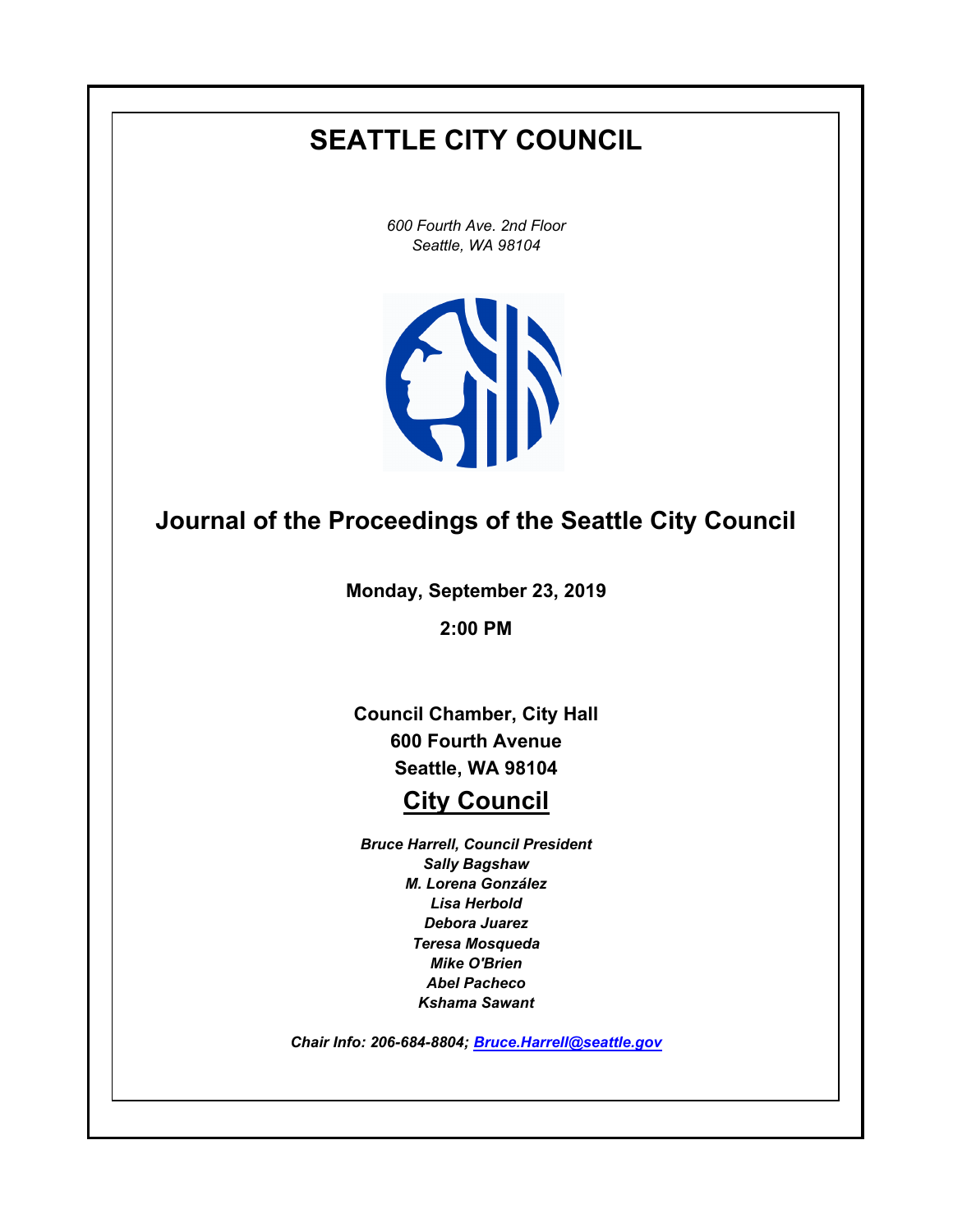## **A. CALL TO ORDER**

The City Council of The City of Seattle met in the Council Chamber in City Hall in Seattle, Washington, on September 23, 2019 pursuant to the provisions of the City Charter. The meeting was called to order at 2:06 p.m., with Council President Harrell presiding.

## **B. ROLL CALL**

Present: 9 - Bagshaw, González, Harrell, Herbold, Juarez, Mosqueda, O'Brien, Pacheco, Sawant

#### **C. ADOPTION OF INTRODUCTION AND REFERRAL CALENDAR**

[IRC 223](http://seattle.legistar.com/gateway.aspx?m=l&id=/matter.aspx?key=9180) **September 23, 2019**

## **Motion was made, duly seconded and carried, to adopt the proposed Introduction and Referral Calendar (IRC) by the following vote:**

In Favor: 9 - Bagshaw, González, Harrell, Herbold, Juarez, Mosqueda, O'Brien, Pacheco, Sawant

#### **Opposed:** None

#### **D. APPROVAL OF THE AGENDA**

#### ACTION 1:

Motion was made and duly seconded to adopt the proposed Agenda.

#### ACTION 2:

Motion was made by Councilmember Harrell, duly seconded and carried, to amend the proposed Agenda by moving the Report of the Governance, Equity, and Technology Committee, Agenda items 5 through 7, and Agenda item 21, Council Bill 119607, after Agenda item 1, Clerk File 314433.

#### ACTION 3:

Motion was made, duly seconded and carried, to adopt the proposed Agenda as amended.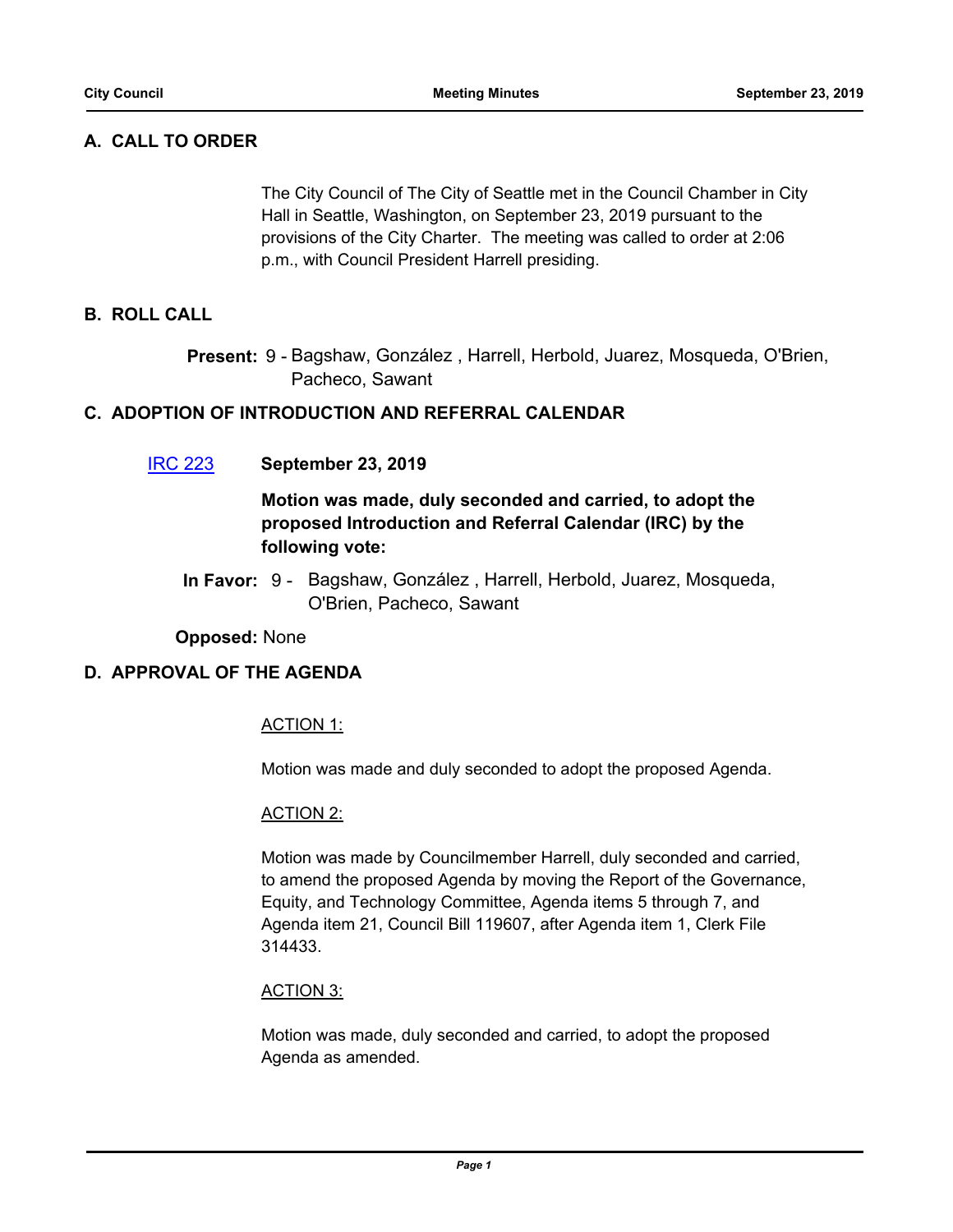## **E. APPROVAL OF THE JOURNAL**

#### [Min 246](http://seattle.legistar.com/gateway.aspx?m=l&id=/matter.aspx?key=9193) **September 9, 2019**

**Motion was made, duly seconded and carried, to adopt the proposed Minutes by the following vote, and the President signed the Minutes:**

In Favor: 9 - Bagshaw, González, Harrell, Herbold, Juarez, Mosqueda, O'Brien, Pacheco, Sawant

**Opposed:** None

#### **F. PRESENTATIONS**

Mike Fong, Senior Deputy Mayor, delivered Mayor Durkan's 2020 Budget Message to the City Council.

Councilmember Mosqueda presented a Proclamation declaring Seattle Nanny Recognition Week. By unanimous consent, the Council Rules were suspended to present the Proclamation, and to allow representatives of the Seattle Nanny Collective to address the Council.

Councilmember Herbold presented a Proclamation recognizing Diaper Need Awareness Week. By unanimous consent, the Council Rules were suspended to allow Councilmember Herbold to present the Proclamation, and to allow Sarah Cody Roth, Deputy Director of WestSide Baby, to address the Council.

Councilmember Sawant presented a Proclamation recognizing September 24, 2019 as Stand With Kashmir Day. By unanimous consent, the Council Rules were suspended to present the Proclamation, and to allow Moumin Gani and Priya Nair, to address the Council.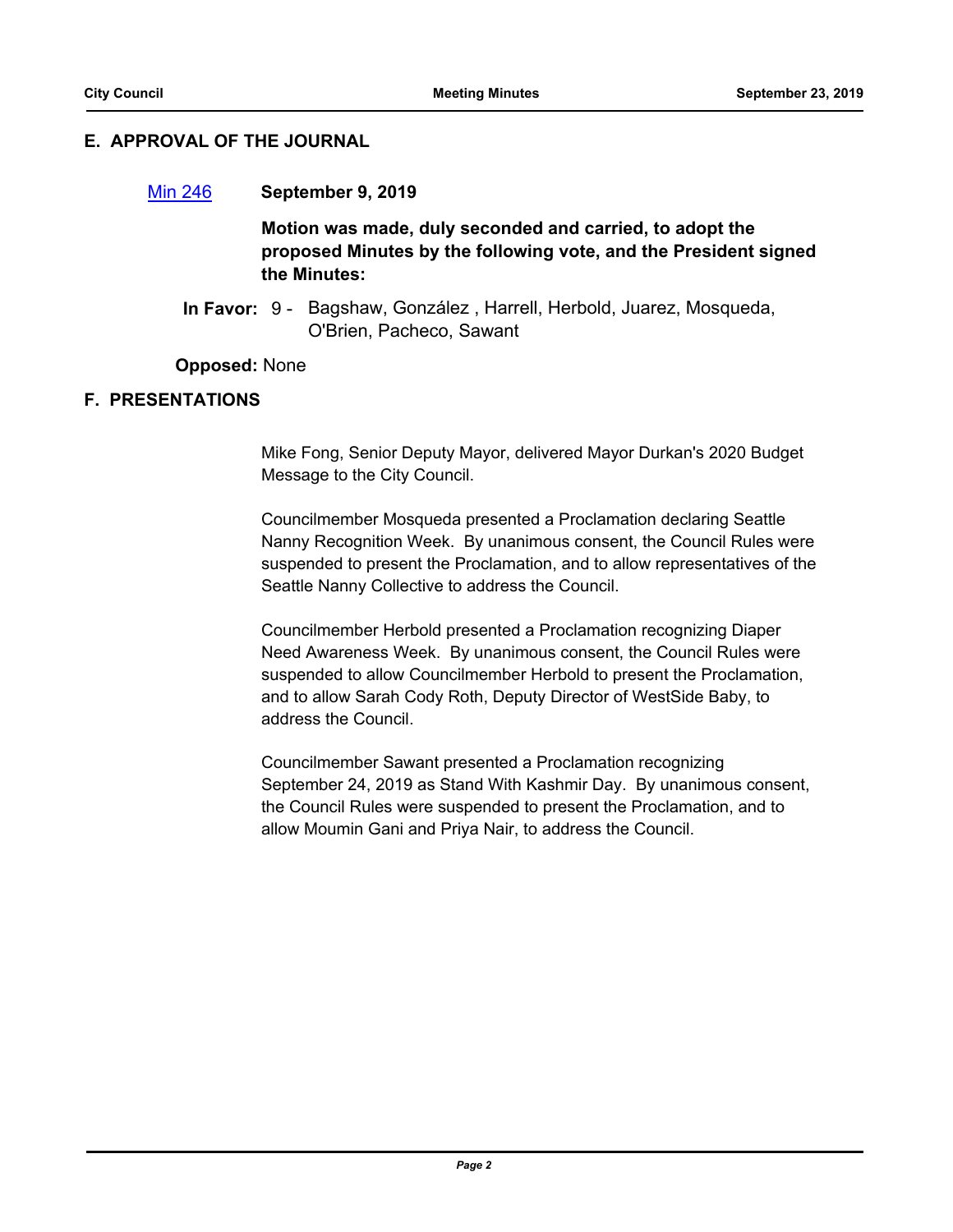#### **G. PUBLIC COMMENT**

Elizabeth Burton addressed the Council regarding Agenda item 21, Council Bill 119607.

Patience Malara addressed the Council regarding Agenda item 2, Appointment 01428.

Alison Eisinger addressed the Council regarding Agenda item 2, Appointment 01428.

LaCrese Green addressed the Council regarding a non-Agenda item.

Yvette Dinish addressed the Council regarding a non-Agenda item.

Cinda Lum addressed the Council regarding a non-Agenda item.

William Clarke addressed the Council regarding a non-Agenda item.

Warren Aakerulk addressed the Council regarding Agenda item 21, Council Bill 119607.

Shannon Ellis-Broch addressed the Council regarding Agenda item 21, Council Bill 119607.

Leah Missik addressed the Council regarding Agenda item 21, Council Bill 119607.

Rebecca Soyre addressed the Council regarding Agenda item 21, Council Bill 119607.

Alec Connon addressed the Council regarding Agenda item 21, Council Bill 119607.

Joe Wall addressed the Council regarding Agenda item 21, Council Bill 119607.

Michael Fuller addressed the Council regarding a non-Agenda item.

Shaunie Wheeler addressed the Council regarding Agenda item 21, Council Bill 119607.

Suraj Lobo addressed the Council regarding Agenda item 21, Council Bill 119607.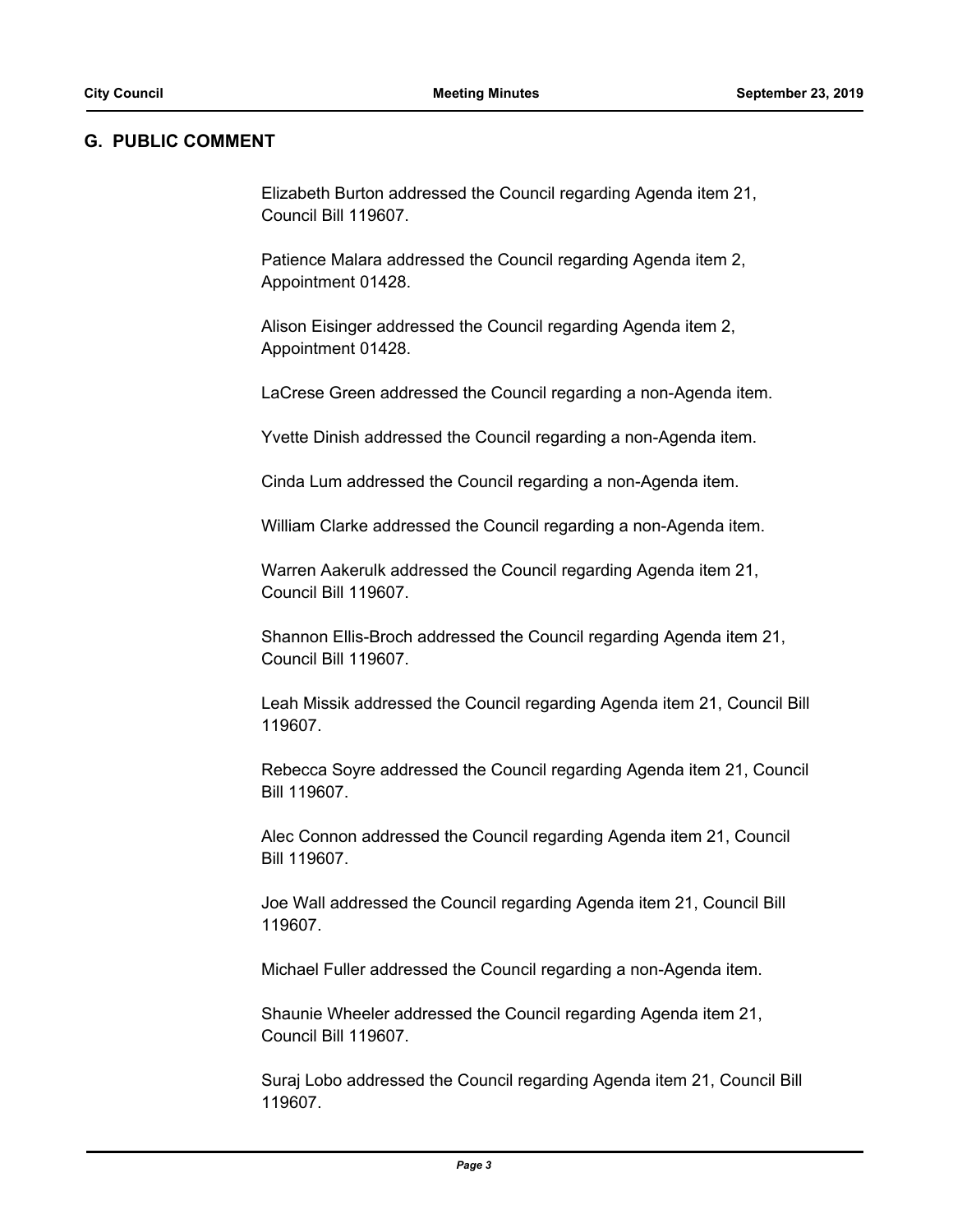Nina Olivier addressed the Council regarding Agenda item 21, Council Bill 119607.

*Councilmember Harrell left the Council Chamber at 3:00 p.m.*

Steve Gelb addressed the Council regarding Agenda item 21, Council Bill 119607.

*Councilmember Mosqueda left the Council Chamber at 3:00 p.m.*

Tama Semo addressed the Council regarding Agenda item 21, Council Bill 119607.

Susan Boyd addressed the Council regarding Agenda item 2, Appointment 01428.

*Councilmember Harrell entered the Council Chamber at 3:03 p.m.*

Jared Moore addressed the Council regarding Agenda item 5, Council Bill 119519.

Shankar Navayan addressed the Council regarding Agenda item 5, Council Bill 119519.

*Councilmember Mosqueda entered the Council Chamber at 3:05 p.m.*

Julia Buck addressed the Council regarding Agenda item 21, Council Bill 119607.

#### **H. PAYMENT OF BILLS**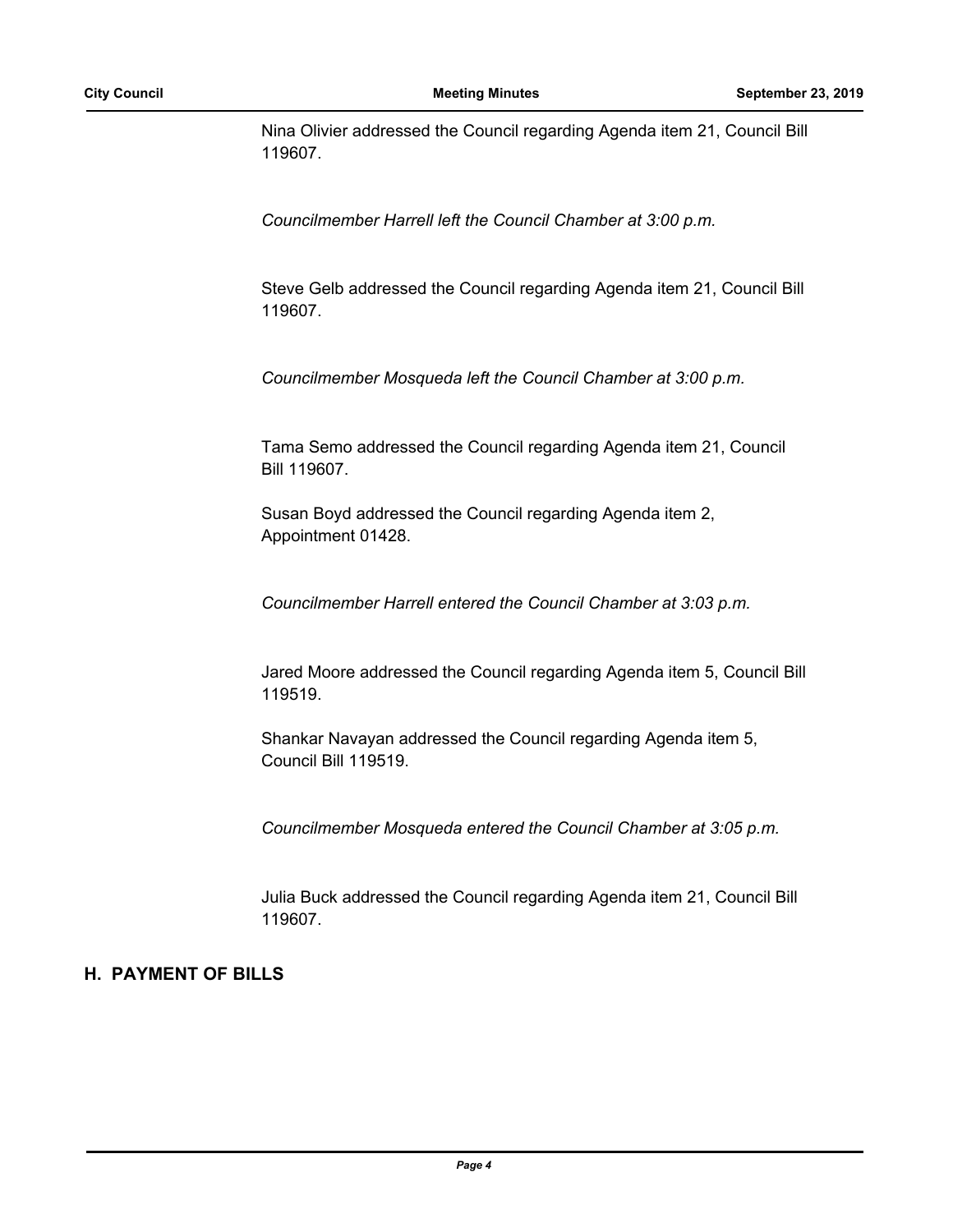## [CB 119657](http://seattle.legistar.com/gateway.aspx?m=l&id=/matter.aspx?key=9179) **AN ORDINANCE appropriating money to pay certain audited claims for the week of September 9, 2019 through September 13, 2019 and ordering the payment thereof.**

Motion was made and duly seconded to pass Council Bill 119657.

#### **The Motion carried, the Council Bill (CB) was passed by the following vote, and the President signed the Bill:**

In Favor: 9 - Bagshaw, González, Harrell, Herbold, Juarez, Mosqueda, O'Brien, Pacheco, Sawant

**Opposed:** None

#### **I. COMMITTEE REPORTS**

#### **CITY COUNCIL:**

**1.** [CF 314433](http://seattle.legistar.com/gateway.aspx?m=l&id=/matter.aspx?key=9186) **Mayor Jenny A. Durkan's Budget Address on the 2020 Budget.**

Motion was made and duly seconded to accept and file Clerk File 314433.

## **The Motion carried, and the Clerk File was accepted and filed by the following vote:**

In Favor: 9 - Bagshaw, González, Harrell, Herbold, Juarez, Mosqueda, O'Brien, Pacheco, Sawant

**Opposed:** None

#### **From the amended Agenda**

#### **GOVERNANCE, EQUITY, AND TECHNOLOGY COMMITTEE:**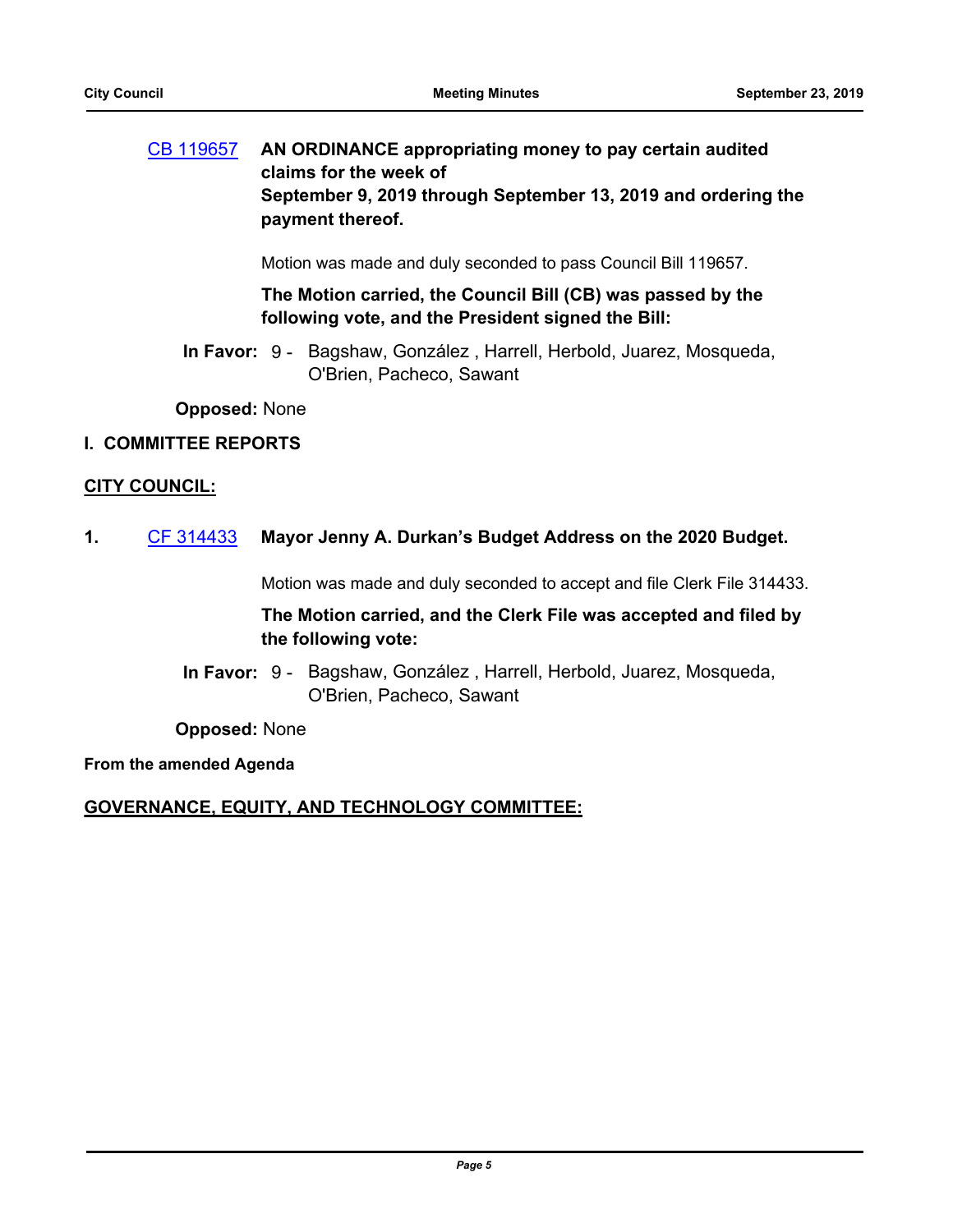**5.** [CB 119519](http://seattle.legistar.com/gateway.aspx?m=l&id=/matter.aspx?key=8663) **AN ORDINANCE relating to surveillance technology implementation; authorizing approval of uses and accepting the 2018 surveillance impact reports for the Seattle Department of Transportation's use of closed-circuit television traffic cameras and license plate readers.**

> **The Committee recommends that City Council pass as amended the Council Bill (CB). In Favor: 4 - Harrell, Herbold, Mosqueda, O'Brien Opposed: None**

#### ACTION 1:

Motion was made by Councilmember O'Brien and duly seconded, to amend Council Bill 119519, by amending Attachment 4, as shown in Attachment 1 to the Minutes.

The Motion failed by the following vote:

In Favor: 4 - Herbold, Mosqueda, O'Brien, Sawant Opposed: 5 - Bagshaw, González, Harrell, Juarez, Pacheco

#### ACTION 2:

Motion was made by Councilmember O'Brien and duly seconded, to amend Council Bill 119519, by amending Attachment 3, as shown in Attachment 2 to the Minutes.

The Motion failed by the following vote:

In Favor: 4 - Herbold, Mosqueda, O'Brien, Sawant Opposed: 5 - Bagshaw, González, Harrell, Juarez, Pacheco

*Councilmember Mosqueda left the Council Chamber at 4:05 p.m.*

#### ACTION 3:

Motion was made by Councilmember O'Brien and duly seconded, to amend Council Bill 119519, Attachment 3, Section 1.0, by adding a new Subsection 1.4, as shown in the underlined language below:

1.4 Data or information from the SDOT LPR System will not be made available in response to civil or criminal enforcement purposes except as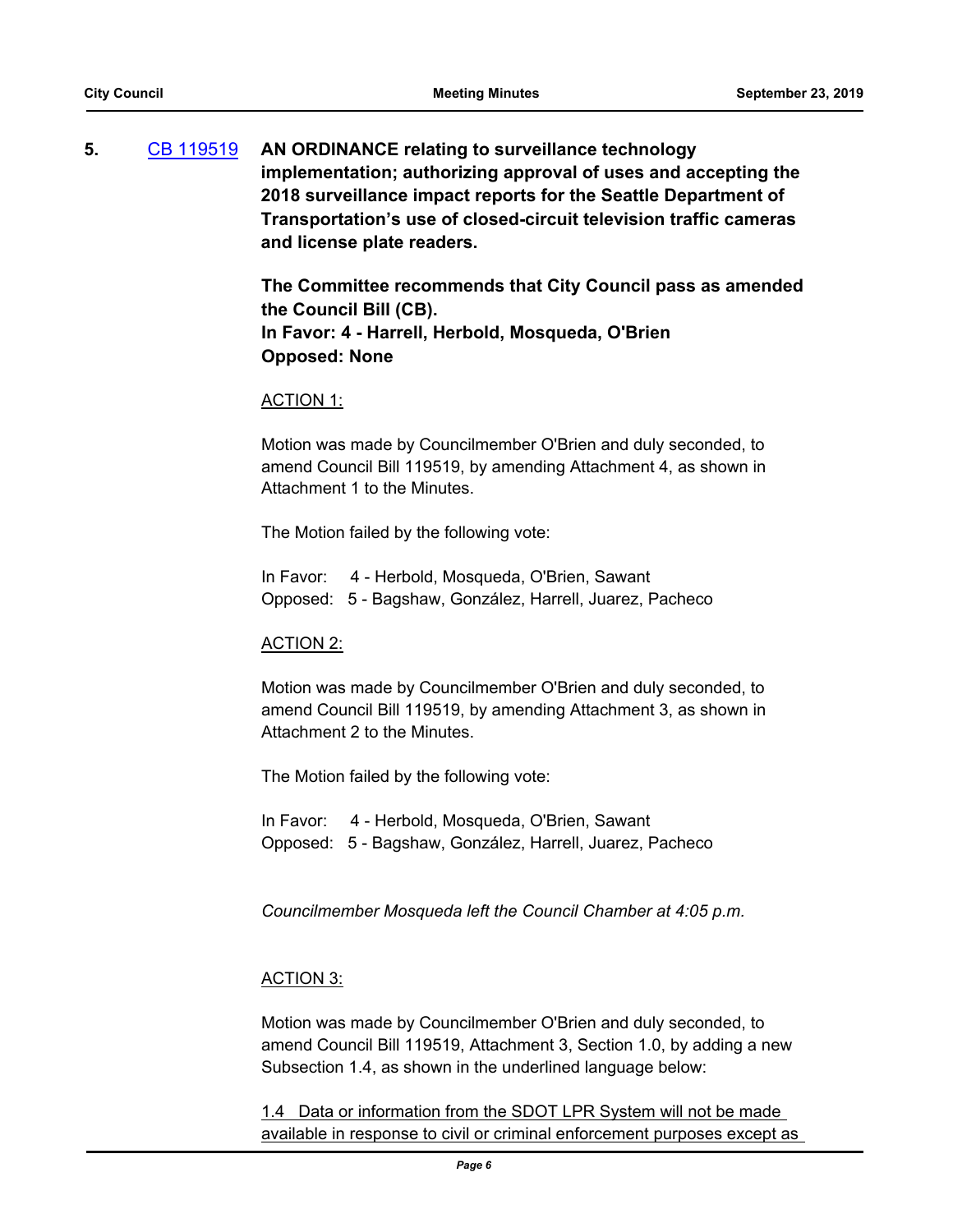#### provided by a superseding judicial warrant.

The Motion failed by the following vote:

In Favor: 2 - O'Brien, Sawant Opposed: 6 - Bagshaw, González, Harrell, Herbold, Juarez, Pacheco Absent: 1 - Mosqueda

*Councilmember Mosqueda entered the Council Chamber at 4:19 p.m.*

#### ACTION 4:

Motion was made by Councilmember O'Brien and duly seconded, to amend Council Bill 119519, by amending Attachment 3, as shown in Attachment 3 to the Minutes.

The Motion failed by the following vote:

| In Favor: 3 - Mosqueda, O'Brien, Sawant                           |
|-------------------------------------------------------------------|
| Opposed: 6 - Bagshaw, González, Harrell, Herbold, Juarez, Pacheco |

#### ACTION 5:

Motion was made by Councilmember Harrell, duly seconded and carried, to amend Council Bill 119519, Section 1, as shown in the underlined language below:

Section 1. Pursuant to Ordinances 125376 and 125679, the City Council approves use of the Seattle Department of Transportation's closed-circuit television (CCTV) traffic cameras and license plate readers (LPRs) and accepts the September 23, 2019 Surveillance Impact Reports (SIRs), for those technologies, attached to this ordinance as Attachments 1 and 2, and the September 17, 2019 Condensed Surveillance Impact Reports (CSIRs), for those technologies, attached to this ordinance as Attachments 3 and 4.

#### ACTION 6:

Motion was made and duly seconded to pass Council Bill 119519 as amended.

## **The Motion carried, the Council Bill (CB) was passed as amended by the following vote, and the President signed the Bill:**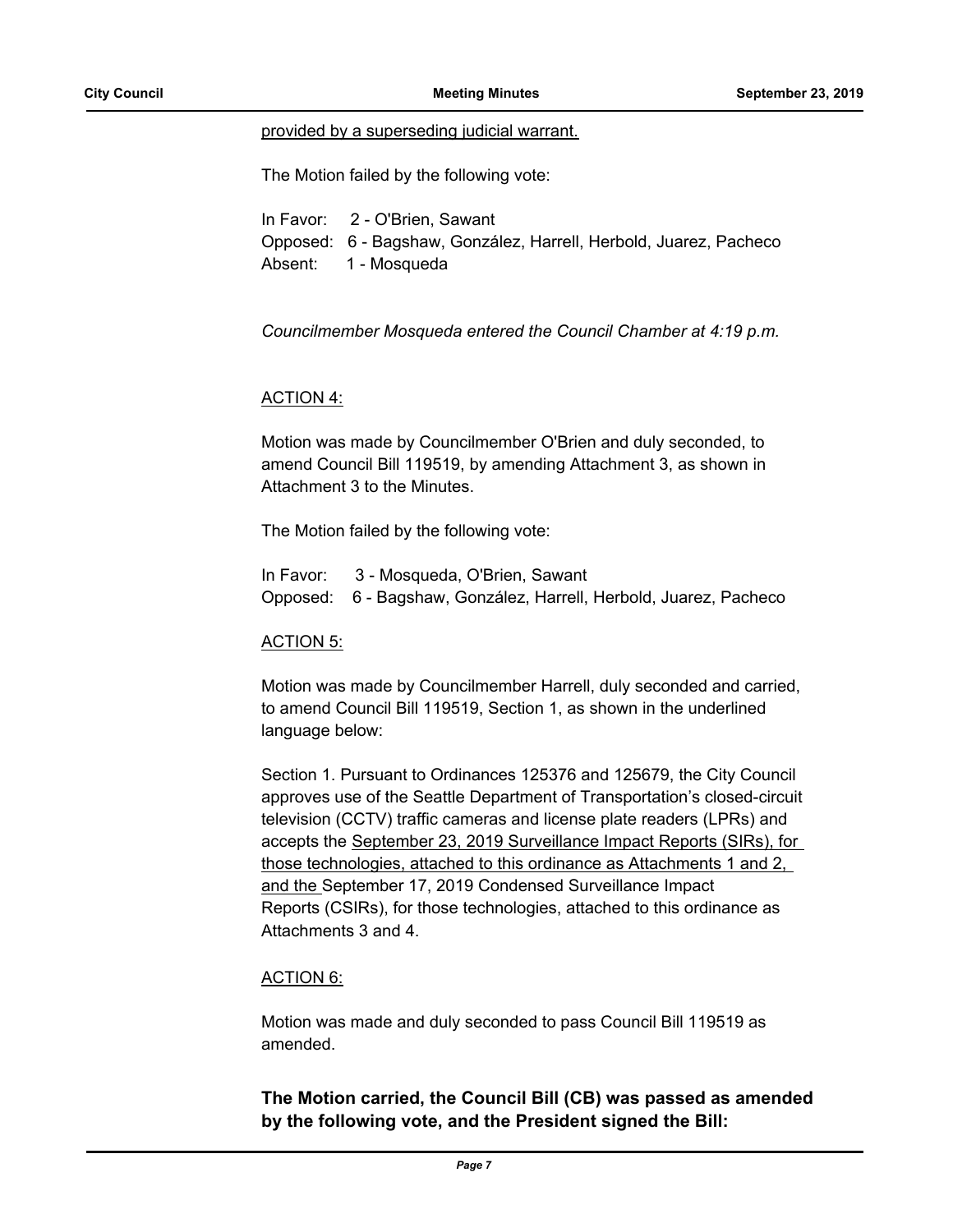In Favor: 9 - Bagshaw, González, Harrell, Herbold, Juarez, Mosqueda, O'Brien, Pacheco, Sawant

#### **Opposed:** None

**6.** [CB 119636](http://seattle.legistar.com/gateway.aspx?m=l&id=/matter.aspx?key=9062) **AN ORDINANCE relating to the sale and use of tobacco and marijuana products to and by minors; amending Sections 6.240.010 and 6.240.100 of the Seattle Municipal Code; and adding a new Section 12A.20.110 to the Seattle Municipal Code.**

> **The Committee recommends that City Council pass the Council Bill (CB). In Favor: 2 - Harrell, Herbold Opposed: None**

*Councilmember Sawant left the Council Chamber at 4:25 p.m.*

## **The Council Bill (CB) was passed by the following vote, and the President signed the Bill:**

In Favor: 8 - Bagshaw, González, Harrell, Herbold, Juarez, Mosqueda, O'Brien, Pacheco

#### **Opposed:** None

#### **Absent(NV):** 1 - Sawant

**7.** [CB 119637](http://seattle.legistar.com/gateway.aspx?m=l&id=/matter.aspx?key=9064) **AN ORDINANCE relating to crimes and offenses concerning animals; amending Section 9.25.100 of the Seattle Municipal Code.**

> **The Committee recommends that City Council pass the Council Bill (CB).**

**In Favor: 2 - Harrell, Herbold Opposed: None**

**The Council Bill (CB) was passed by the following vote, and the President signed the Bill:**

In Favor: 8 - Bagshaw, González, Harrell, Herbold, Juarez, Mosqueda, O'Brien, Pacheco

**Opposed:** None

#### **Absent(NV):** 1 - Sawant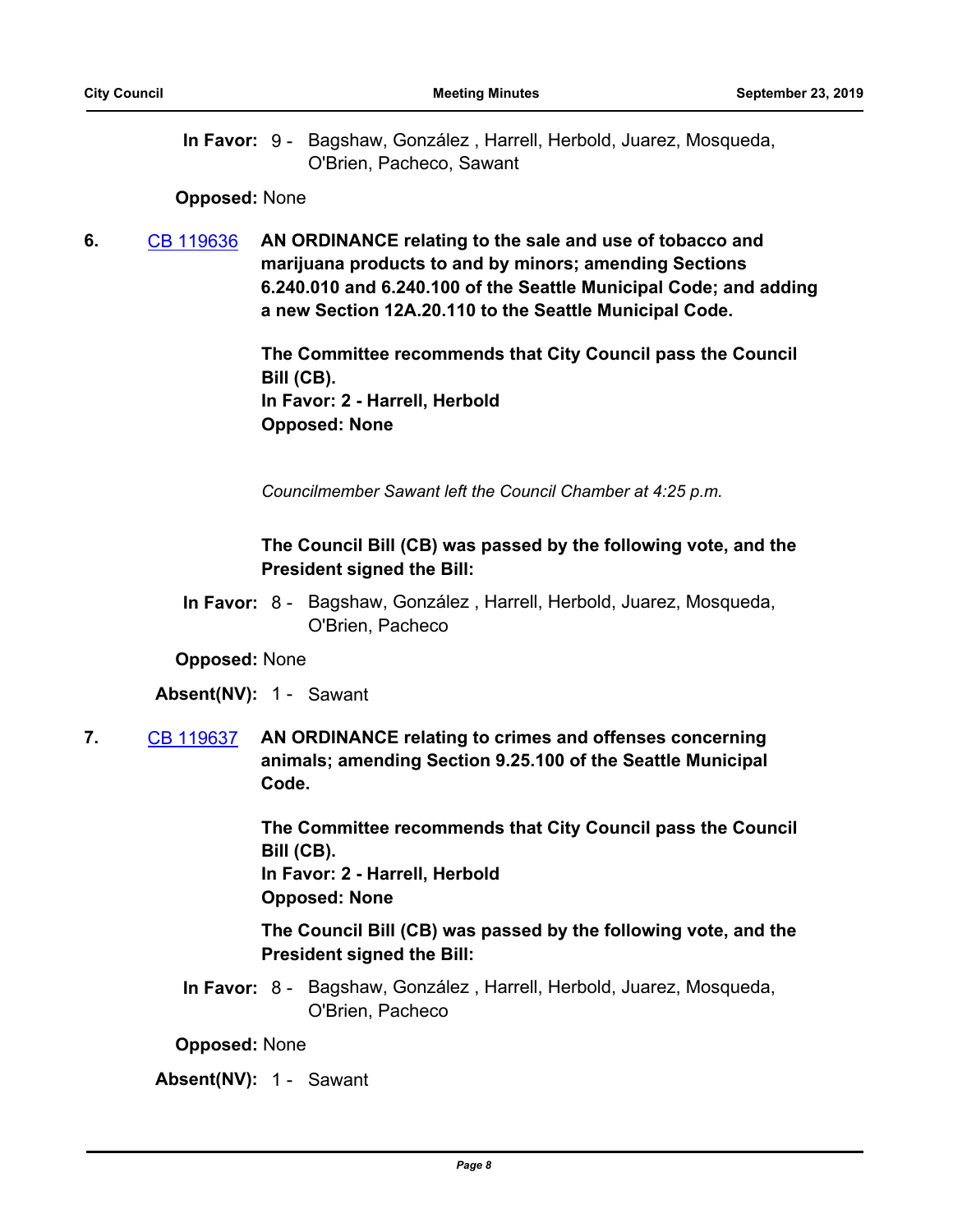## **SUSTAINABILITY AND TRANSPORTATION COMMITTEE:**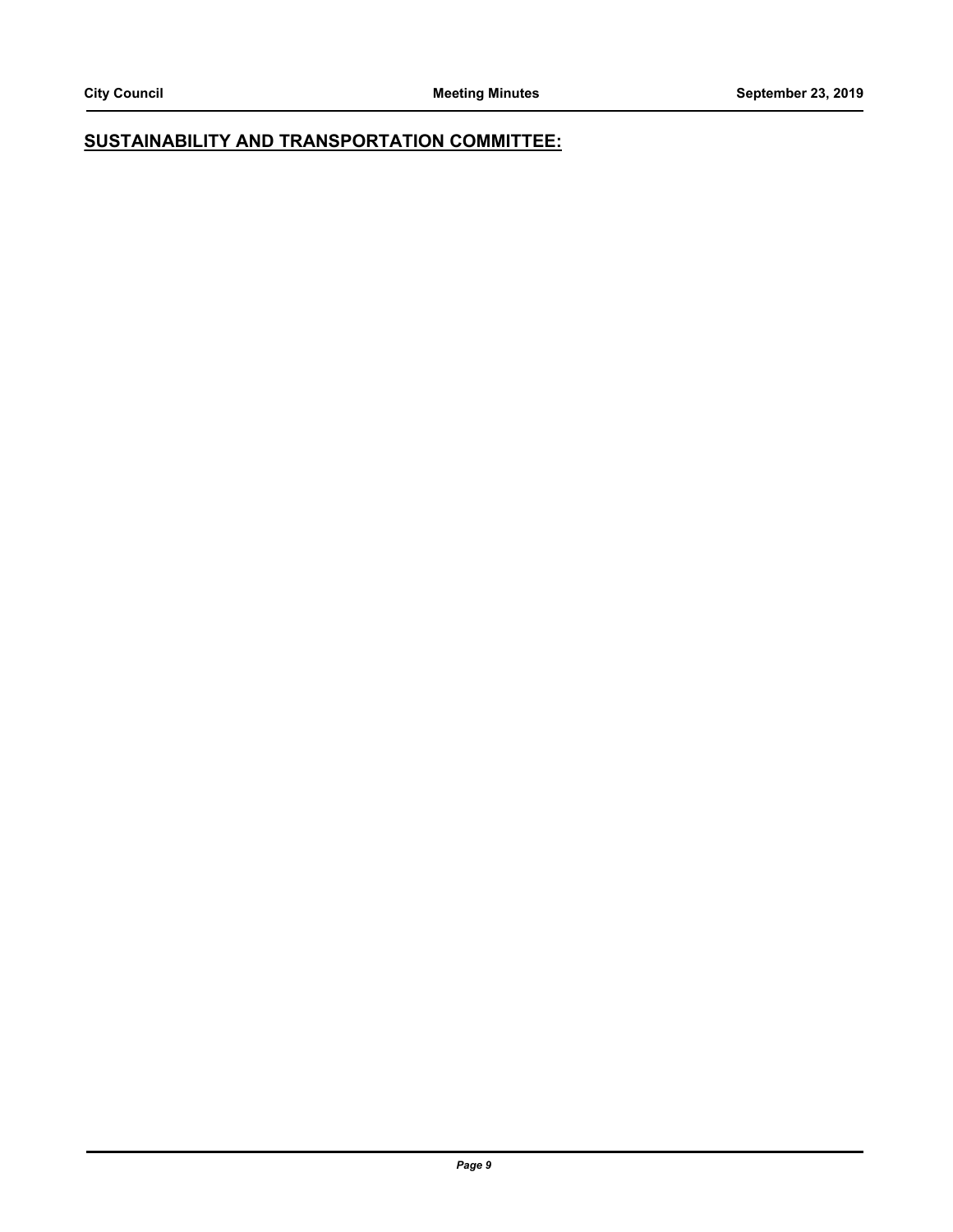**21.** [CB 119607](http://seattle.legistar.com/gateway.aspx?m=l&id=/matter.aspx?key=8863) **AN ORDINANCE relating to heating oil; imposing a tax on heating oil service providers; directing the expenditure of heating oil tax revenues; directing relevant City departments to create a plan for regulating the use of heating oil tanks; adding a new Chapter 5.47 to the Seattle Municipal Code; and amending Sections 5.30.010, 5.30.060, 5.55.010, 5.55.040, 5.55.060, 5.55.150, 5.55.165, 5.55.220, 5.55.230, and 6.208.020 of the Seattle Municipal Code.**

> **The Committee recommends that City Council pass as amended the Council Bill (CB). In Favor: 1 - O'Brien Opposed: None**

#### ACTION 1:

Motion was made by Councilmember Mosqueda, duly seconded and carried, to amend Council Bill 119607, by amending the recitals, and Sections 14 and 15, as shown in Attachment 4 to the Minutes.

#### ACTION 2:

Motion was made by Councilmember Herbold, duly seconded and carried, to amend Council Bill 119607, Section 14, by adding a new third sentence, as shown in the underlined language below:

Additionally, the plan should consider: an exemption for residents over the age of 65 who use heating oil systems from the requirement to replace or decommission their heating oil tanks; and strategies for fully funding conversions from oil-fired heating systems to electric systems for all households that qualify under subsection 5.47.050.C.2.

The Motion passed by the following vote:

In Favor: 7 - Bagshaw, González, Harrell, Herbold, Juarez, Mosqueda, O'Brien Opposed: 1 - Pacheco Absent: 1 - Sawant

#### ACTION 3:

Motion was made by Councilmember Herbold, duly seconded and carried, to amend Council Bill 119607, Section 16, by amending the effective date as shown in the strike through and underlined language below:

Section 16. Sections 1 through 13 of this ordinance shall take effect on July-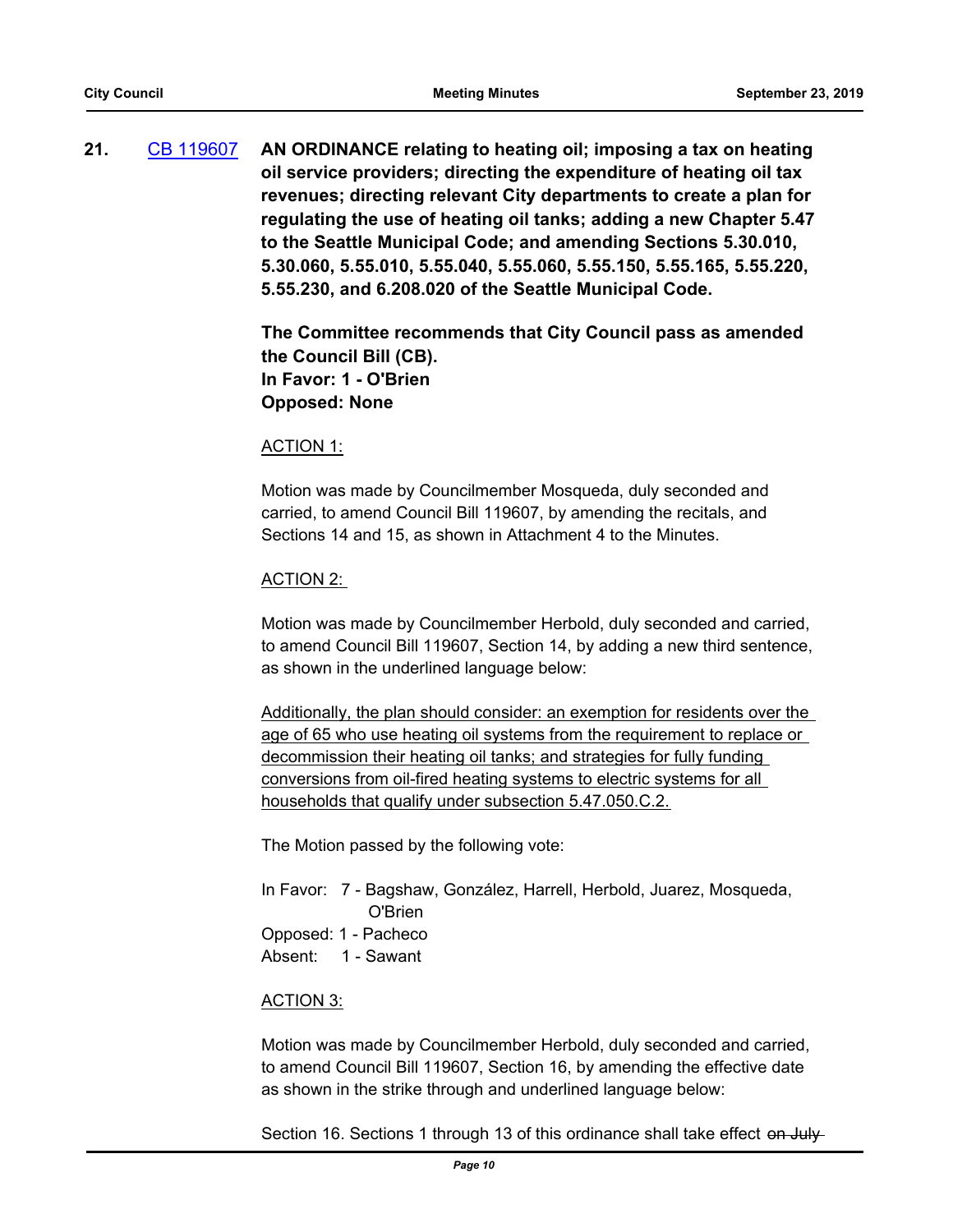#### 1, 2020 on September 1, 2020.

The Motion passed by the following vote:

In Favor: 6 - Bagshaw, González, Harrell, Herbold, Juarez, Mosqueda Opposed: 2 - O'Brien, Pacheco Absent: 1 - Sawant

#### ACTION 4:

Motion was made by Councilmember Herbold, duly seconded and carried, to amend Council Bill 119607, by adding a new eighth recital, as shown in the underlined language below:

WHEREAS, refrigerants used in electric heating systems typically contain hydrofluorocarbons (HFCs) that, if not disposed of properly, contribute to global warming and the City Council commits to advocating for statewide legislation to expedite the reduction of HFCs with high global warming potential in consumer appliances, such as electric heat pumps; and

#### ACTION 5:

By unanimous consent, Council Rule III.A.7, relating to amendments presented to the City Council at least two hours before the meeting, was suspended to allow consideration of an amendment to Council Bill 119607.

#### ACTION 6:

Motion was made by Councilmember Herbold, duly seconded and carried, to amend Council Bill 119607, Section 15, as shown in Attachment 5 to the Minutes.

#### ACTION 7:

Motion was made and duly seconded to pass Council Bill 119607 as amended.

## **The Motion carried, the Council Bill (CB) was passed as amended by the following vote, and the President signed the Bill:**

In Favor: 8 - Bagshaw, González, Harrell, Herbold, Juarez, Mosqueda, O'Brien, Pacheco

#### **Opposed:** None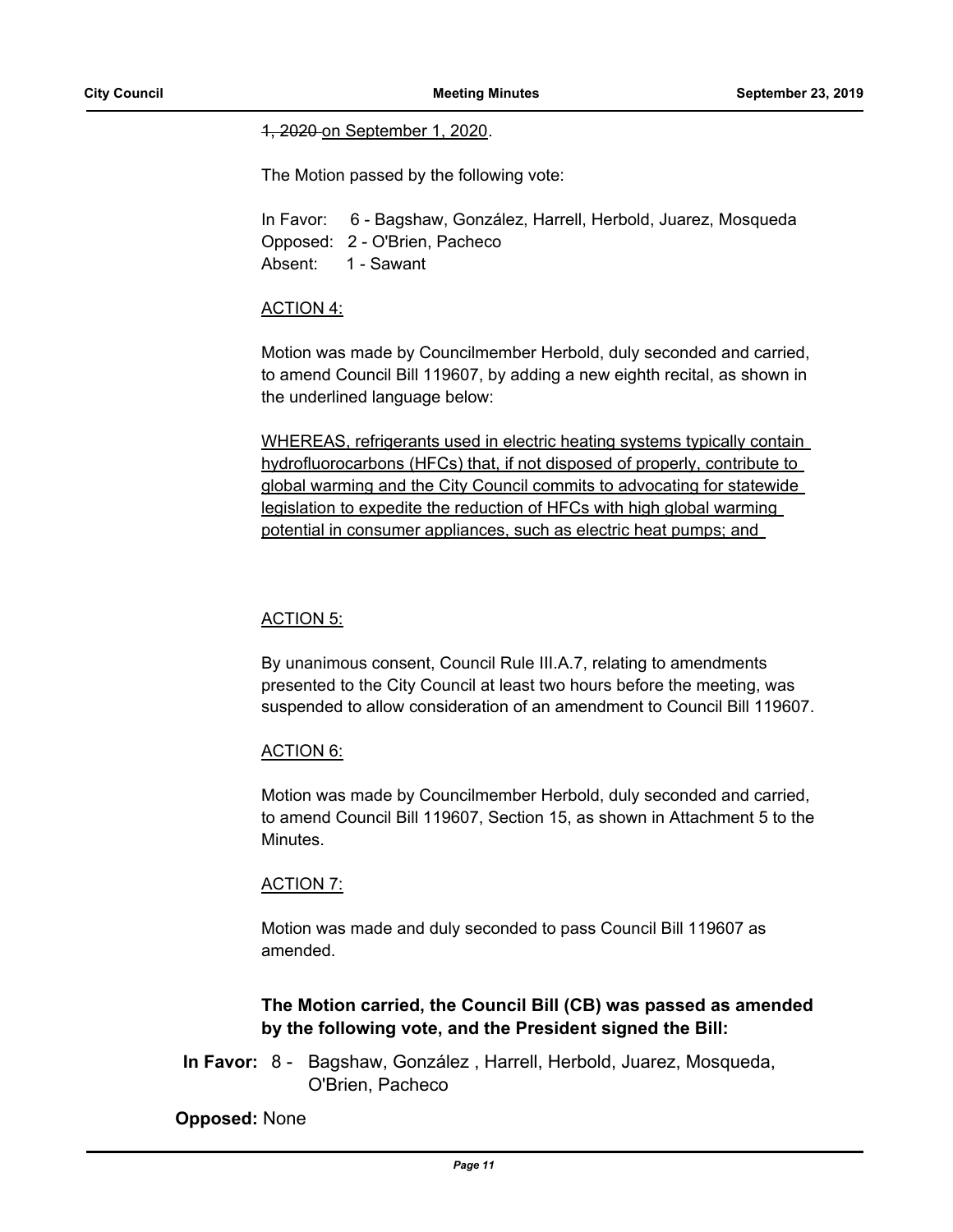#### **Absent(NV):** 1 - Sawant

#### **HOUSING, HEALTH, ENERGY, AND WORKERS' RIGHTS COMMITTEE:**

**2.** [Appt 01428](http://seattle.legistar.com/gateway.aspx?m=l&id=/matter.aspx?key=9087) **Appointment of Emily L. Alvarado as Director of the Office of Housing.**

> **The Committee recommends that City Council confirm the Appointment (Appt). In Favor: 2 - Mosqueda, Bagshaw Opposed: None**

**The Appointment (Appt) was confirmed by the following vote:**

In Favor: 8 - Bagshaw, González, Harrell, Herbold, Juarez, Mosqueda, O'Brien, Pacheco

**Opposed:** None

#### **Absent(NV):** 1 - Sawant

Council President Harrell invited Ms. Alvarado to provide brief remarks to the Council.

**3.** [CB 119654](http://seattle.legistar.com/gateway.aspx?m=l&id=/matter.aspx?key=9131) **AN ORDINANCE relating to hotel employees' health and safety; repealing Chapter 14.25 of the Seattle Municipal Code; and amending Section 3.15.000 of the Seattle Municipal Code.**

> **The Committee recommends that City Council pass the Council Bill (CB). In Favor: 2 - Mosqueda, Bagshaw Opposed: None**

*Councilmember Herbold left the Council Chamber at 5:25 p.m.*

**The Council Bill (CB) was passed by the following vote, and the President signed the Bill:**

In Favor: 7 - Bagshaw, González, Harrell, Juarez, Mosqueda, O'Brien, Pacheco

**Opposed:** None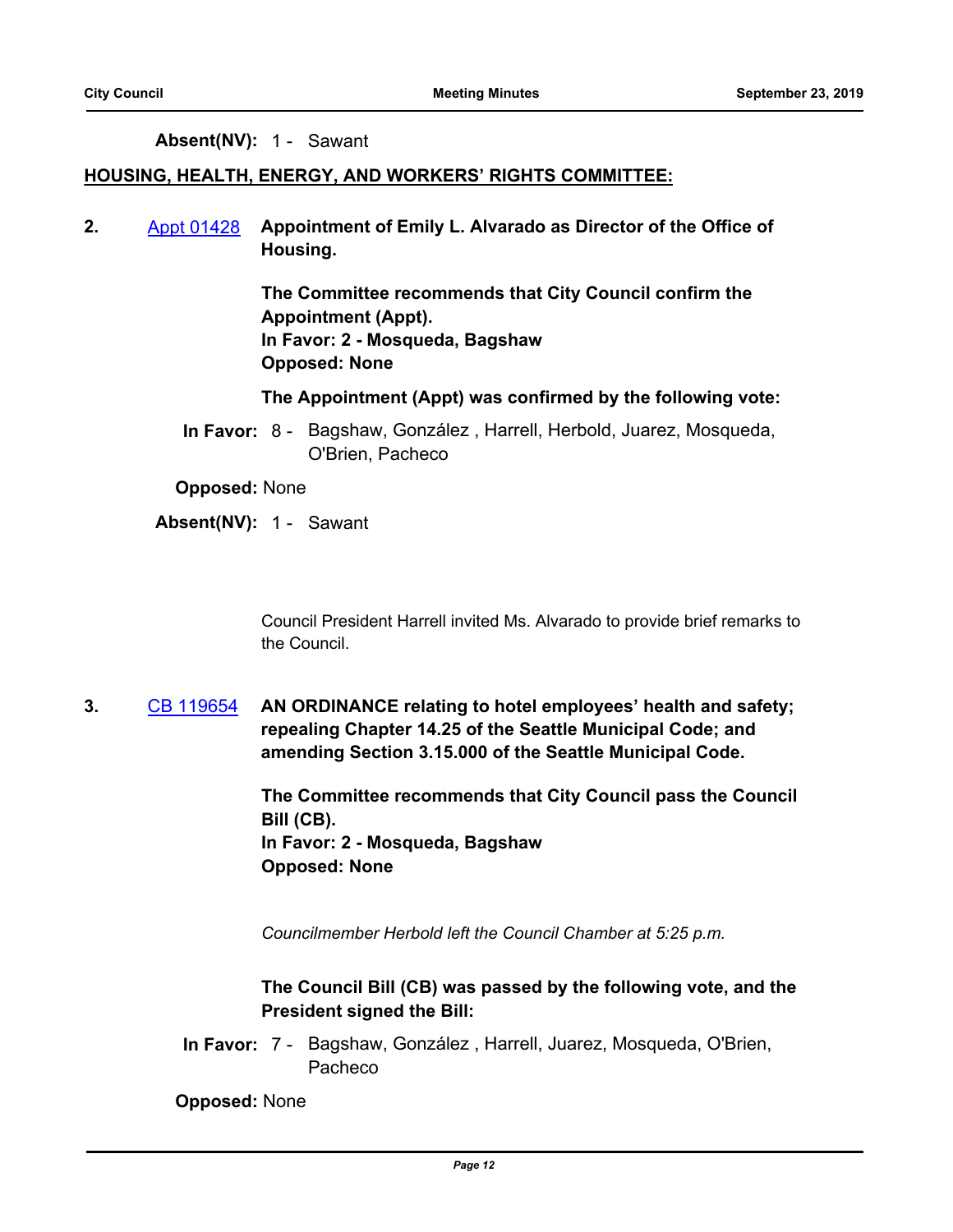#### **Absent(NV):** 2 - Herbold, Sawant

**4.** [CB 119615](http://seattle.legistar.com/gateway.aspx?m=l&id=/matter.aspx?key=8911) **AN ORDINANCE relating to the Multifamily Housing Property Tax Exemption Program; amending Chapter 5.73 of the Seattle Municipal Code to renew and modify the Multifamily Housing Property Tax Exemption program.**

> **The Committee recommends that City Council pass as amended the Council Bill (CB). In Favor: 2 - Mosqueda, Bagshaw Opposed: None**

**The Council Bill (CB) was passed by the following vote, and the President signed the Bill:**

In Favor: 7 - Bagshaw, González, Harrell, Juarez, Mosqueda, O'Brien, Pacheco

#### **Opposed:** None

**Absent(NV):** 2 - Herbold, Sawant

#### **PLANNING, LAND USE, AND ZONING COMMITTEE:**

**8.** [CF 314359](http://seattle.legistar.com/gateway.aspx?m=l&id=/matter.aspx?key=4661) **Application of Matt Driscoll to rezone an approximately 4,320 square foot site located at 4730 15th Avenue Northeast from Lowrise 3 (M) (LR3 (M)) multifamily residential to Neighborhood Commercial 2 with a 65-foot height limit (M1) (NC2-65 (M1)) (Project Number 3025193; Type IV).**

> **The Committee recommends that City Council the grant the Application as conditioned. In Favor: 3 - Pacheco, O'Brien, Herbold Opposed: None**

*Councilmember Mosqueda left the Council Chamber at 5:30 p.m.*

*Councilmember Bagshaw left the Council Chamber at 5:31 p.m.*

**The Application was granted as conditioned by the following vote, and the President signed the Findings, Conclusions, and Decision of the City Council:**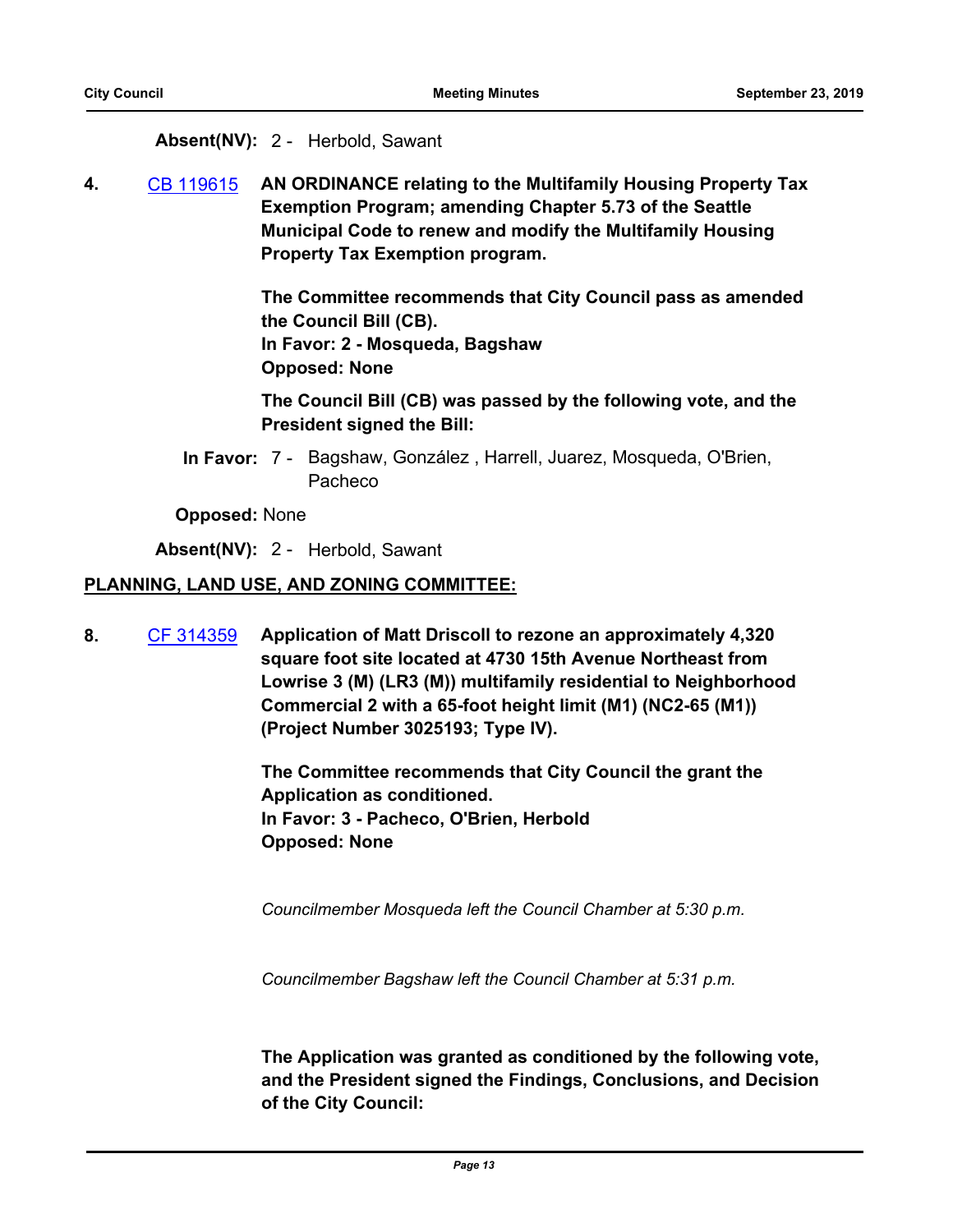**In Favor:** 5 - González , Harrell, Juarez, O'Brien, Pacheco

**Opposed:** None

**Absent(NV):** 4 - Bagshaw, Herbold, Mosqueda, Sawant

## **CITY COUNCIL:**

**9.** [CB 119651](http://seattle.legistar.com/gateway.aspx?m=l&id=/matter.aspx?key=9070) **AN ORDINANCE relating to land use and zoning, amending Chapter 23.32 of the Seattle Municipal Code at pages 60 and 61 of the Official Land Use Map to rezone property located at 4730 15th Avenue NE from Lowrise 3 (M) (LR3 (M)) to Neighborhood Commercial 2-65 (M1) (NC2-65 (M1)), and accepting a Property Use and Development Agreement as a condition of rezone approval. (Petition by Matt Driscoll, C.F. 314359, SDCI Project 3025193-LU)**

Motion was made and duly seconded to pass Council Bill 119651.

*Councilmember Bagshaw entered the Council Chamber at 5:34 p.m.*

## **The Motion carried, the Council Bill (CB) was passed by the following vote, and the President signed the Bill:**

**In Favor:** 6 - Bagshaw, González , Harrell, Juarez, O'Brien, Pacheco

**Opposed:** None

**Absent(NV):** 3 - Herbold, Mosqueda, Sawant

**10.** [CB 119649](http://seattle.legistar.com/gateway.aspx?m=l&id=/matter.aspx?key=8986) **AN ORDINANCE approving and confirming the plat of "Raymond Place" in portions of the Southwest Quarter of the Southwest Quarter of Section 22, Township 24 North, Range 4 East, W.M., in King County, Washington.**

Motion was made and duly seconded to pass Council Bill 119649.

*Councilmember Mosqueda entered the Council Chamber at 5:35 p.m.*

**The Motion carried, the Council Bill (CB) was passed by the following vote, and the President signed the Bill:**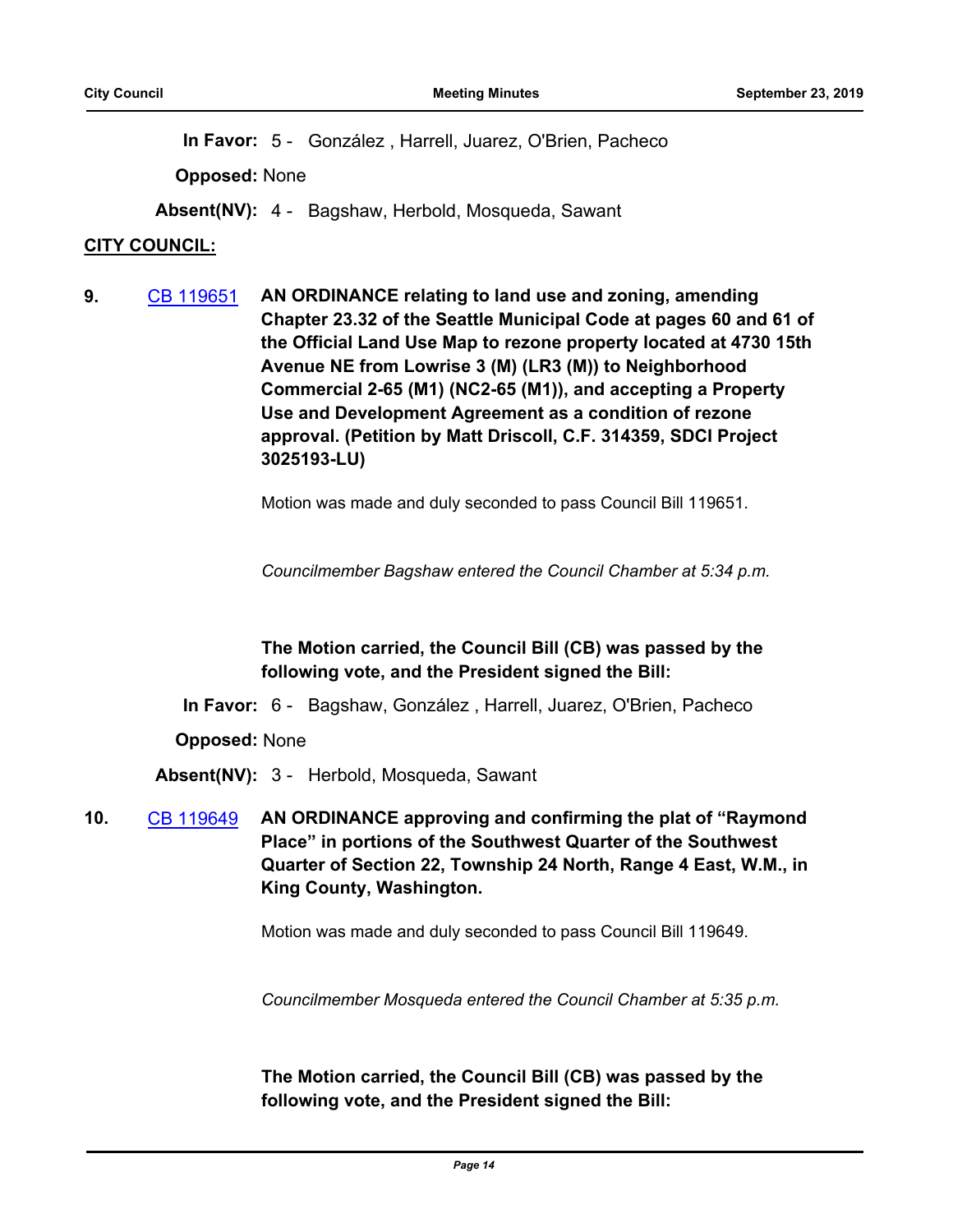In Favor: 7 - Bagshaw, González, Harrell, Juarez, Mosqueda, O'Brien, Pacheco

**Opposed:** None

**Absent(NV):** 2 - Herbold, Sawant

**11.** [CF 314378](http://seattle.legistar.com/gateway.aspx?m=l&id=/matter.aspx?key=5730) **Full unit lot subdivision application of Blackhawk Investments LLC, to subdivide one parcel into 14 unit lots at 5936 36th Ave S (Project No. 3028018; Type III).**

Motion was made and duly seconded to file Clerk File 314378.

**The Motion carried, and the Clerk File (CF) was filed by the following vote:**

In Favor: 7 - Bagshaw, González, Harrell, Juarez, Mosqueda, O'Brien, Pacheco

**Opposed:** None

**Absent(NV):** 2 - Herbold, Sawant

**12.** [Appt 01430](http://seattle.legistar.com/gateway.aspx?m=l&id=/matter.aspx?key=9156) **Appointment of Twyla Minor as member, Seattle Housing Authority Board of Commissioners, for a term to September 30, 2022.**

Motion was made and duly seconded to confirm Appointment 01430.

*Councilmember Juarez left the Council Chamber at 5:38 p.m.*

*Councilmember Juarez entered the Council Chamber at 5:39 p.m.*

## **The Motion carried, and the Appointment (Appt) was confirmed by the following vote:**

In Favor: 7 - Bagshaw, González, Harrell, Juarez, Mosqueda, O'Brien, Pacheco

#### **Opposed:** None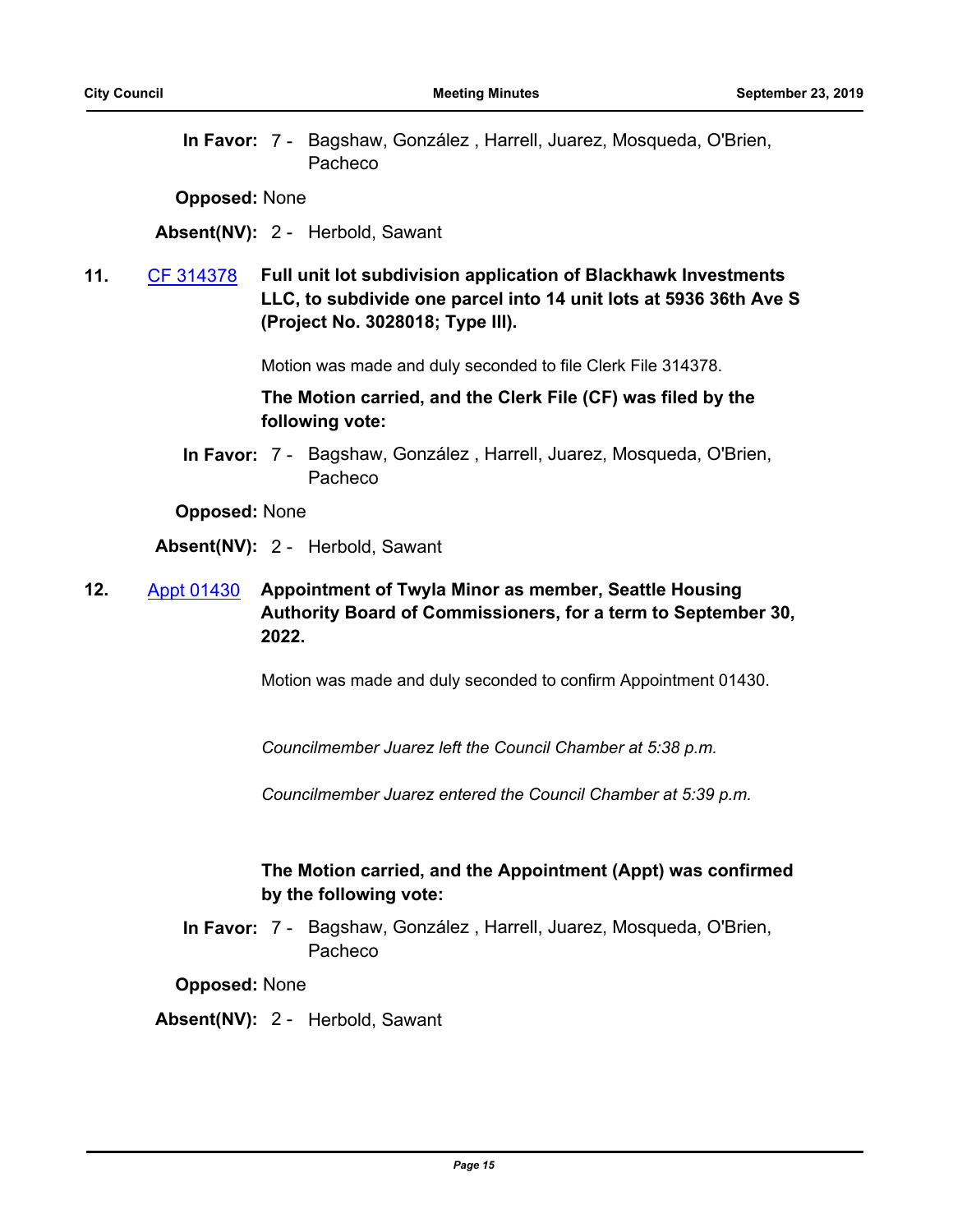## **13.** [Appt 01431](http://seattle.legistar.com/gateway.aspx?m=l&id=/matter.aspx?key=9155) **Appointment of Michael Diaz as member, Seattle Housing Authority Board of Commissioners, for a term to March 20, 2023.**

Motion was made and duly seconded to confirm Appointment 01431.

**The Motion carried, and the Appointment (Appt) was confirmed by the following vote:**

In Favor: 7 - Bagshaw, González, Harrell, Juarez, Mosqueda, O'Brien, Pacheco

**Opposed:** None

**Absent(NV):** 2 - Herbold, Sawant

## **14.** [Appt 01432](http://seattle.legistar.com/gateway.aspx?m=l&id=/matter.aspx?key=9123) **Reappointment of Robert D. Crutchfield as member, Seattle Housing Authority Board, for a term to December 1, 2022.**

Motion was made and duly seconded to confirm Appointment 01432.

### **The Motion carried, and the Appointment (Appt) was confirmed by the following vote:**

In Favor: 7 - Bagshaw, González, Harrell, Juarez, Mosqueda, O'Brien, Pacheco

#### **Opposed:** None

**Absent(NV):** 2 - Herbold, Sawant

## **15.** [Appt 01433](http://seattle.legistar.com/gateway.aspx?m=l&id=/matter.aspx?key=9124) **Reappointment of Paul Purcell as member, Seattle Housing Authority Board, for a term to December 1, 2022.**

Motion was made and duly seconded to confirm Appointment 01433.

## **The Motion carried, and the Appointment (Appt) was confirmed by the following vote:**

In Favor: 7 - Bagshaw, González, Harrell, Juarez, Mosqueda, O'Brien, Pacheco

**Opposed:** None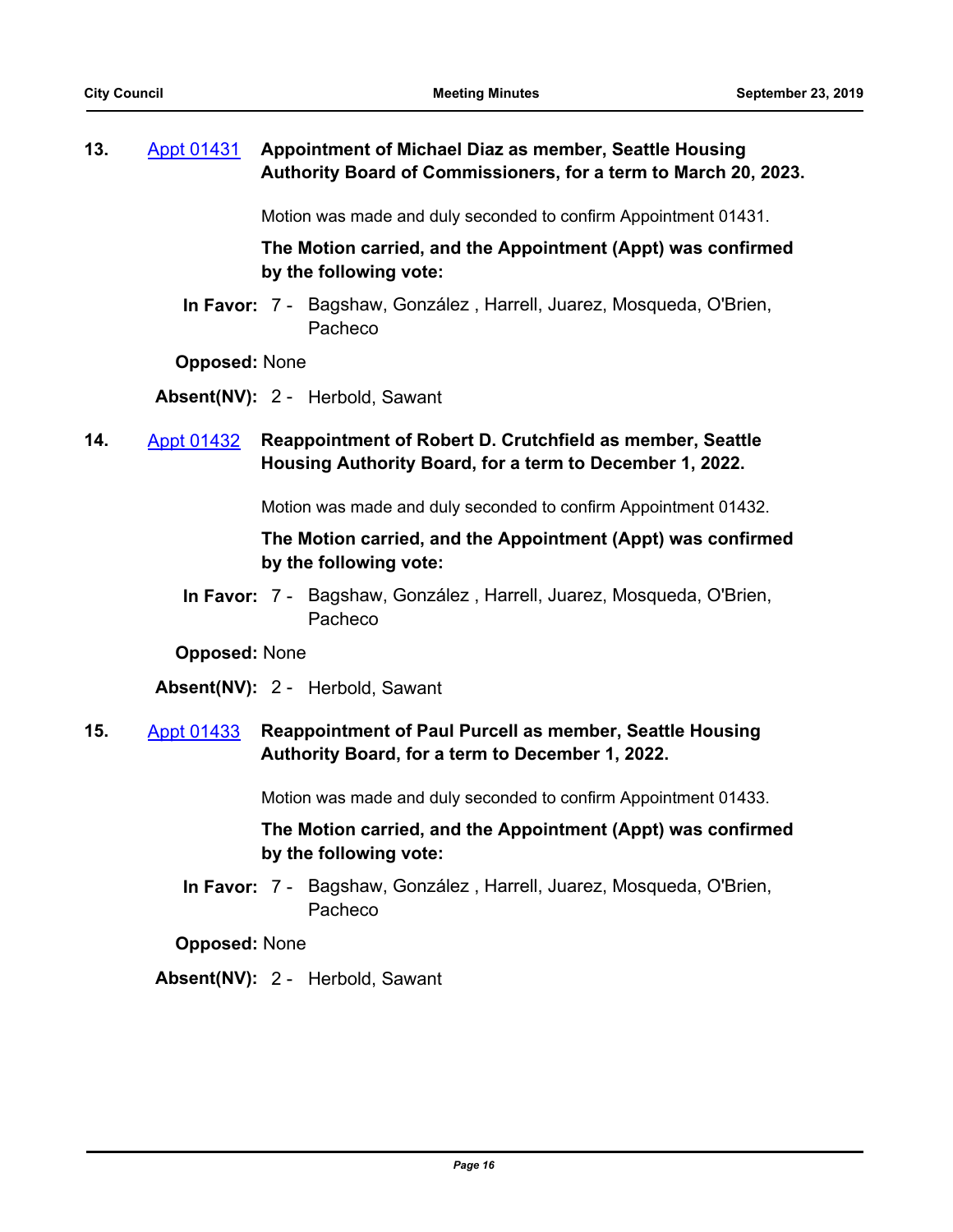## **16.** [Appt 01434](http://seattle.legistar.com/gateway.aspx?m=l&id=/matter.aspx?key=9125) **Reappointment of Gerald Smiley as member, Seattle Housing Authority Board, for a term to March 19, 2023.**

Motion was made and duly seconded to confirm Appointment 01434.

**The Motion carried, and the Appointment (Appt) was confirmed by the following vote:**

In Favor: 7 - Bagshaw, González, Harrell, Juarez, Mosqueda, O'Brien, Pacheco

**Opposed:** None

**Absent(NV):** 2 - Herbold, Sawant

#### **CIVIC DEVELOPMENT, PUBLIC ASSETS, AND NATIVE COMMUNITIES COMMITTEE:**

**17.** [CB 119648](http://seattle.legistar.com/gateway.aspx?m=l&id=/matter.aspx?key=9015) **AN ORDINANCE relating to Seattle Parks and Recreation; authorizing the Superintendent to amend the existing ten-year lease with Seattle Children's PlayGarden to add a third additional extended term of five years.**

> **The Committee recommends that City Council pass the Council Bill (CB). In Favor: 3 - Juarez, Bagshaw, González Opposed: None**

*Councilmember O'Brien left the Council Chamber at 5:40 p.m.*

## **The Council Bill (CB) was passed by the following vote, and the President signed the Bill:**

**In Favor:** 6 - Bagshaw, González , Harrell, Juarez, Mosqueda, Pacheco

**Opposed:** None

**Absent(NV):** 3 - Herbold, O'Brien, Sawant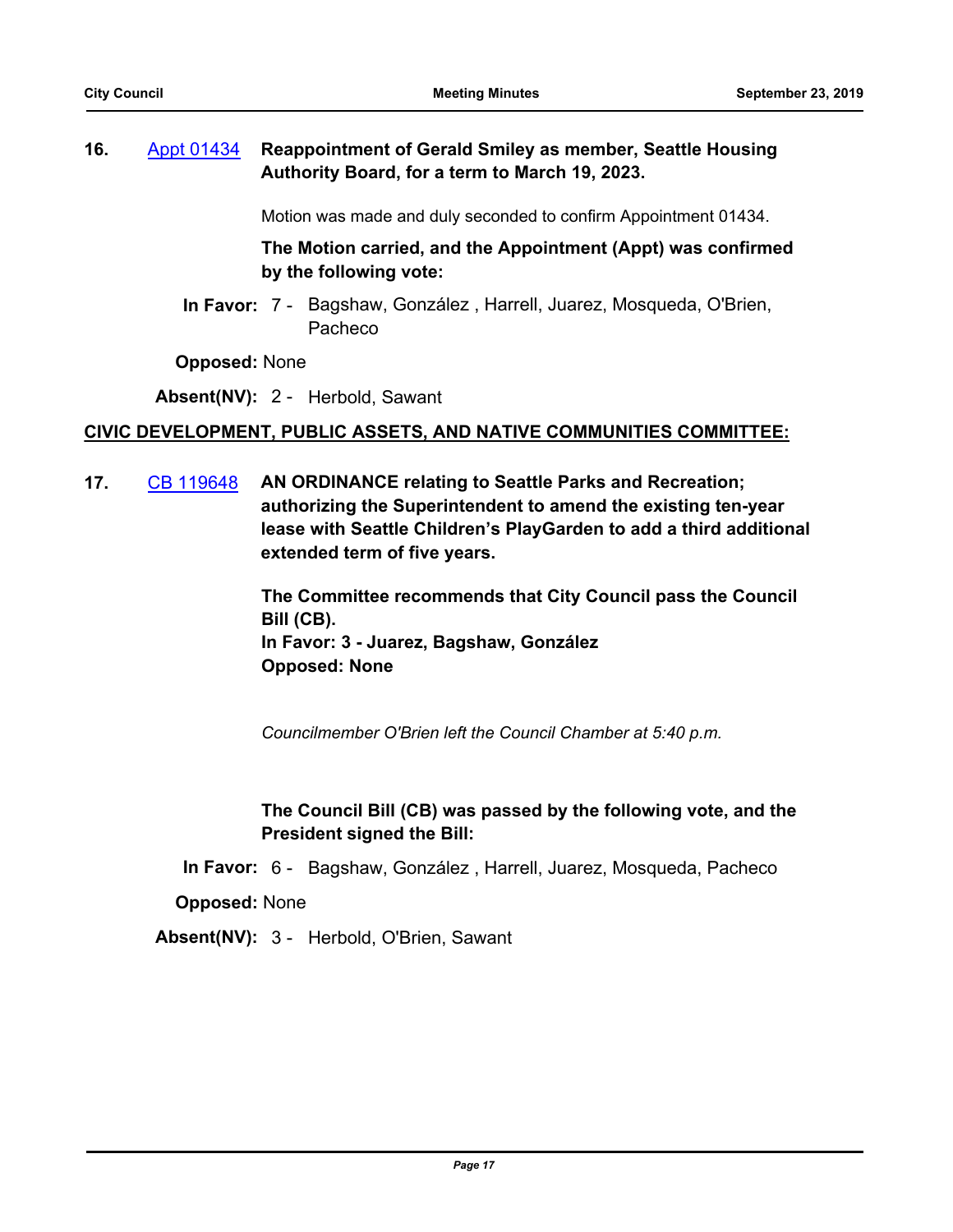**18.** [CB 119655](http://seattle.legistar.com/gateway.aspx?m=l&id=/matter.aspx?key=9083) **AN ORDINANCE relating to the Seattle Monorail; approving a letter of agreement between Seattle Monorail Services, LLC and the Seattle Center Department; authorizing the Seattle Center Director to negotiate and execute an amendment to the Monorail Concession Agreement previously authorized by Ordinance 124674, on terms consistent with the letter of agreement, which include but are not limited to implementation of One Regional Card for All ("ORCA") smartcard as a form of fare payment on the Monorail, alignment of the Monorail fare structure with ORCA and amendment of other fare types, establishment of a triennial schedule for future inflation based fare adjustments, extension of the term of the concession agreement through 2034, and extension of the concessionaire's right to pursue Monorail system non-fare revenues through 2039 conditioned upon concessionaire making privately-funded improvements to the Westlake Station; and ratifying and confirming certain prior acts.**

> **The Committee recommends that City Council pass as amended the Council Bill (CB). In Favor: 3 - Juarez, Bagshaw, González Opposed: None**

*Councilmember O'Brien entered the Council Chamber at 5:41 p.m.*

## **The Council Bill (CB) was passed by the following vote, and the President signed the Bill:**

In Favor: 7 - Bagshaw, González, Harrell, Juarez, Mosqueda, O'Brien, Pacheco

**Opposed:** None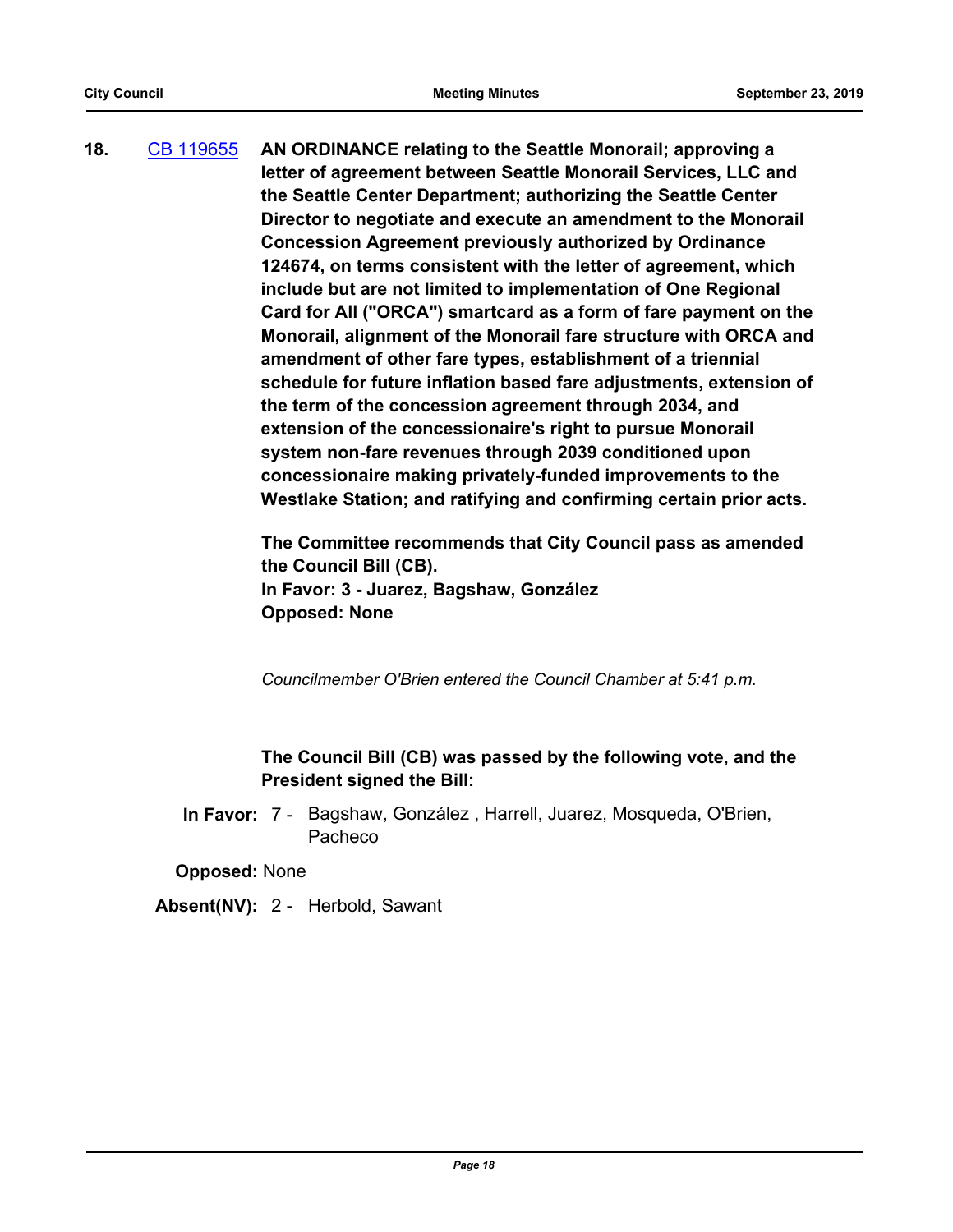**19.** [CB 119647](http://seattle.legistar.com/gateway.aspx?m=l&id=/matter.aspx?key=9024) **AN ORDINANCE authorizing the General Manager/CEO of Seattle Public Utilities to execute a memorandum of agreement between The City of Seattle and the Muckleshoot Indian Tribe for the transfer and curation of the Chester Morse Collection; and ratifying and confirming certain prior acts.**

> **The Committee recommends that City Council pass the Council Bill (CB).**

**In Favor: 3 - Juarez, Bagshaw, González Opposed: None**

**The Council Bill (CB) was passed by the following vote, and the President signed the Bill:**

In Favor: 7 - Bagshaw, González, Harrell, Juarez, Mosqueda, O'Brien, Pacheco

**Opposed:** None

**Absent(NV):** 2 - Herbold, Sawant

**20.** [Appt 01426](http://seattle.legistar.com/gateway.aspx?m=l&id=/matter.aspx?key=9079) **Appointment of Andrea C. Akita as member, Seattle Park District Community Oversight Committee, for a term to March 31, 2022.**

> **The Committee recommends that City Council confirm the Appointment (Appt). In Favor: 3 - Juarez, Bagshaw, González Opposed: None**

**The Appointment (Appt) was confirmed by the following vote:**

In Favor: 7 - Bagshaw, González, Harrell, Juarez, Mosqueda, O'Brien, Pacheco

**Opposed:** None

**Absent(NV):** 2 - Herbold, Sawant

## **SUSTAINABILITY AND TRANSPORTATION COMMITTEE:**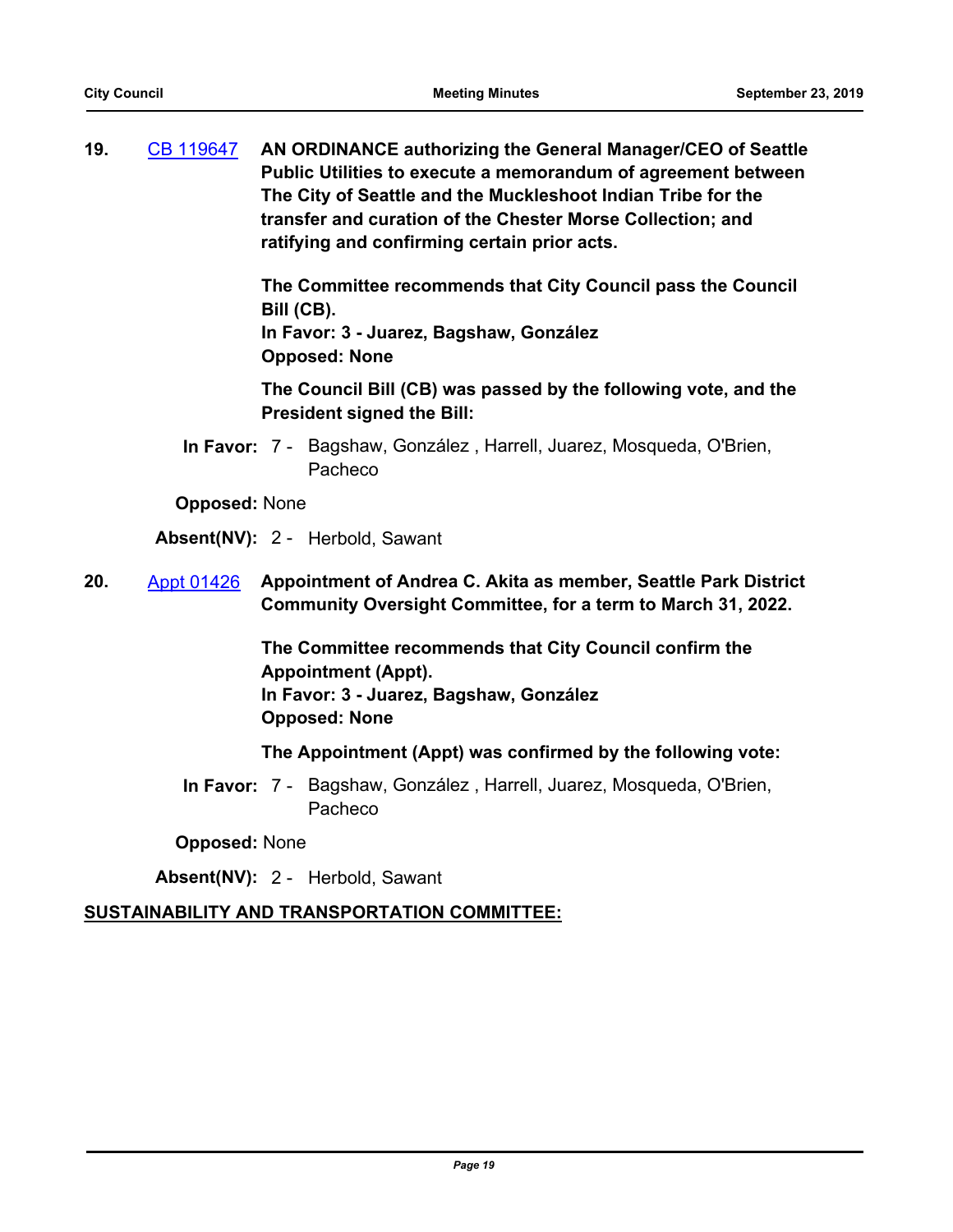**22.** [CB 119653](http://seattle.legistar.com/gateway.aspx?m=l&id=/matter.aspx?key=9138) **AN ORDINANCE relating to the City's traffic code; conforming the Seattle Municipal Code with changes in state law; amending Sections 11.14.055, 11.14.184, 11.14.333, 11.14.360, 11.14.710, 11.20.347, 11.22.070, 11.22.160, 11.22.200, 11.30.040, 11.31.050, 11.31.115, 11.40.220, 11.44.120, 11.53.020, 11.53.230, 11.56.140, 11.58.198, 11.58.272, 11.60.130, 11.72.040, 11.80.080, 11.82.360, and 11.82.560 of the Seattle Municipal Code; and adding new Sections 11.14.321 and 11.14.378 to the Seattle Municipal Code.**

> **The Committee recommends that City Council pass the Council Bill (CB). In Favor: 1 - O'Brien**

**Opposed: None**

**The Council Bill (CB) was passed by the following vote, and the President signed the Bill:**

In Favor: 7 - Bagshaw, González, Harrell, Juarez, Mosqueda, O'Brien, Pacheco

**Opposed:** None

**Absent(NV):** 2 - Herbold, Sawant

**23.** [CB 119652](http://seattle.legistar.com/gateway.aspx?m=l&id=/matter.aspx?key=9055) **AN ORDINANCE relating to citations and penalties in the Street and Sidewalk Use code; assessing citation penalties based on land use zoning and permit type; adding citation fee amounts to the Street Use Permit Fee Schedule; granting authority to annually adjust citation penalty fees; and amending Sections 15.91.016 and 15.91.030 and repealing Section 15.91.025 of the Seattle Municipal Code.**

> **The Committee recommends that City Council pass the Council Bill (CB). In Favor: 1 - O'Brien**

**Opposed: None**

**The Council Bill (CB) was passed by the following vote, and the President signed the Bill:**

In Favor: 7 - Bagshaw, González, Harrell, Juarez, Mosqueda, O'Brien, Pacheco

**Opposed:** None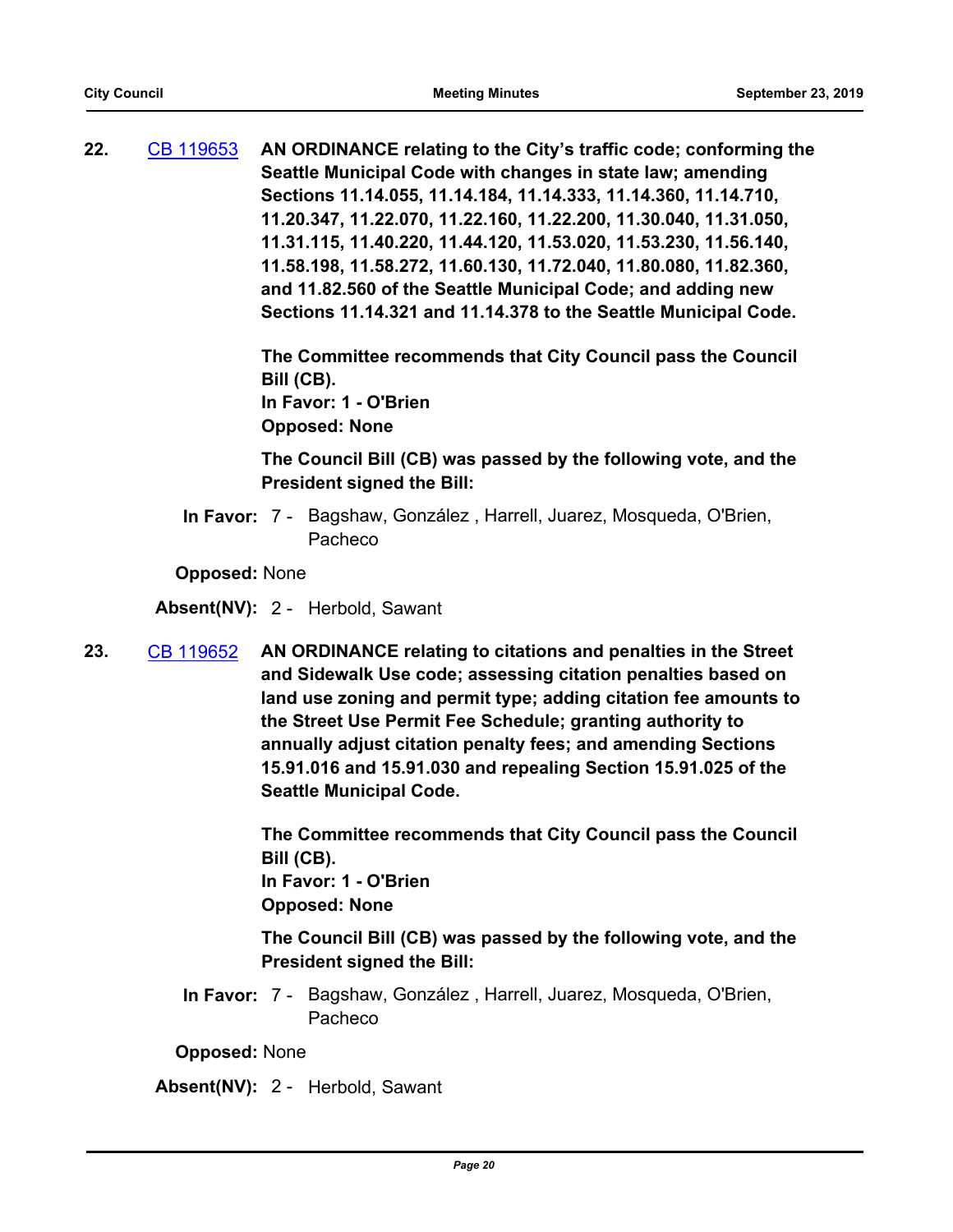**24.** [CB 119622](http://seattle.legistar.com/gateway.aspx?m=l&id=/matter.aspx?key=9037) **AN ORDINANCE relating to pedestrian and business interactions in the public place; making updates to regulations for cafés in the public place; making updates to pedestrian clearance standards to align with existing standards and amendments to clarify regulations; making technical corrections; and amending Chapter 15.16 and Sections 15.02.042, 15.02.044, 15.02.046, 15.02.048, 15.04.035, 15.04.060, 15.04.070, 15.17.005, 15.17.006, 15.17.007, 15.17.008, 15.17.009, 15.17.100, 15.17.120, 15.17.130, 15.17.150, 15.17.152, 15.17.200, 15.32.200, and 15.32.250 of the Seattle Municipal Code.**

> **The Committee recommends that City Council pass as amended the Council Bill (CB). In Favor: 1 - O'Brien Opposed: None**

**The Council Bill (CB) was passed by the following vote, and the President signed the Bill:**

In Favor: 7 - Bagshaw, González, Harrell, Juarez, Mosqueda, O'Brien, Pacheco

**Opposed:** None

**Absent(NV):** 2 - Herbold, Sawant

**25.** [CB 119618](http://seattle.legistar.com/gateway.aspx?m=l&id=/matter.aspx?key=8461) **AN ORDINANCE relating to City streets; changing the name of the portion of NW 54th Street, generally located between NW Market Street and one block southwest at the entrance to the Ballard Locks, to NW Locks Place; and superseding any other prior ordinances to the extent inconsistent.**

> **The Committee recommends that City Council pass the Council Bill (CB). In Favor: 1 - O'Brien**

**Opposed: None**

**The Council Bill (CB) was passed by the following vote, and the President signed the Bill:**

In Favor: 7 - Bagshaw, González, Harrell, Juarez, Mosqueda, O'Brien, Pacheco

**Opposed:** None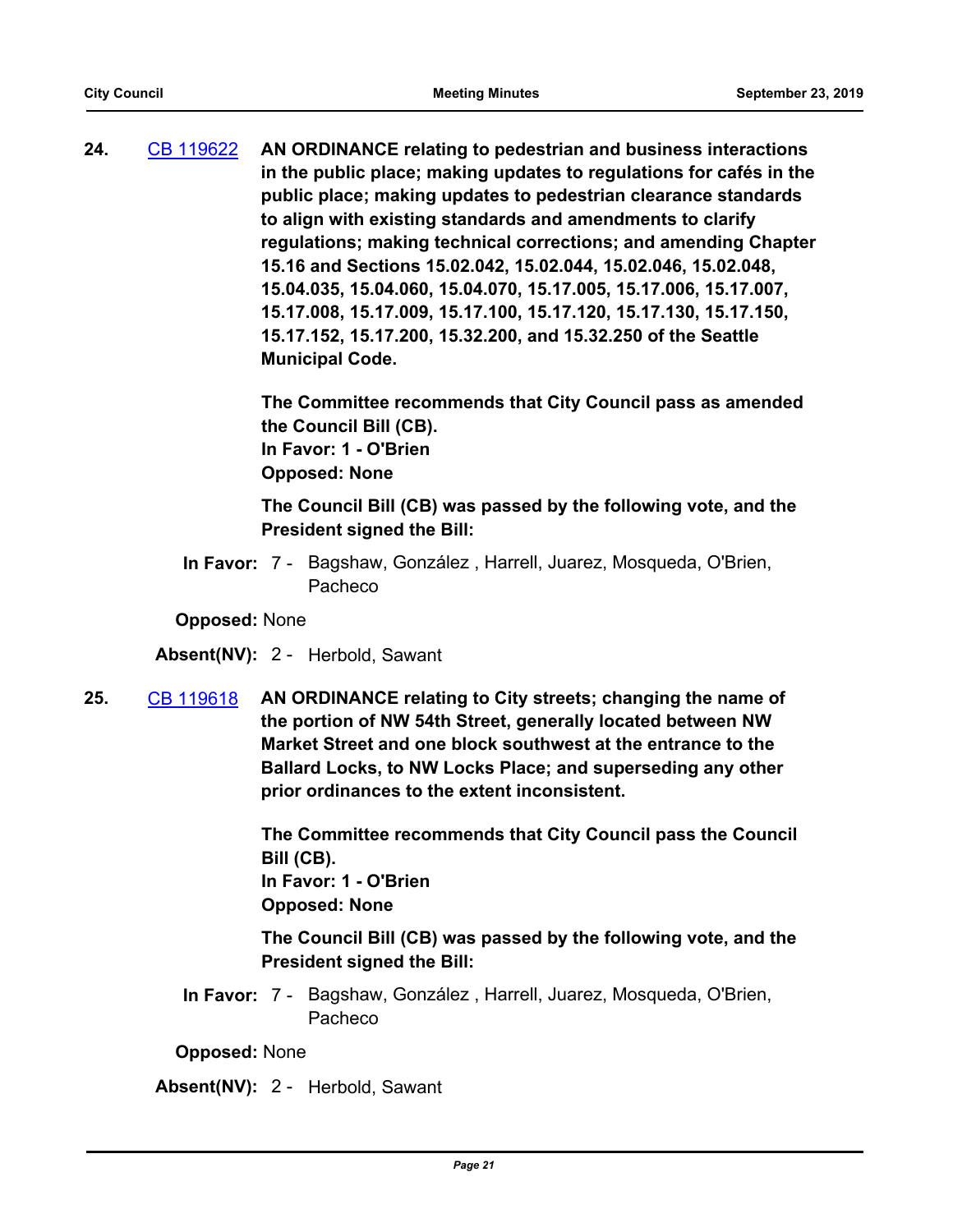**26.** [Appt 01417](http://seattle.legistar.com/gateway.aspx?m=l&id=/matter.aspx?key=9033) **Appointment of Charlie Simpson as member, Seattle School Traffic Safety Committee, for a term to March 31, 2022.**

> **The Committee recommends that City Council confirm the Appointment (Appt). In Favor: 1 - O'Brien Opposed: None**

#### **The Appointment (Appt) was confirmed by the following vote:**

In Favor: 7 - Bagshaw, González, Harrell, Juarez, Mosqueda, O'Brien, Pacheco

**Opposed:** None

**Absent(NV):** 2 - Herbold, Sawant

**27.** [Appt 01418](http://seattle.legistar.com/gateway.aspx?m=l&id=/matter.aspx?key=9136) **Reappointment of Inga Manskopf as member, Levy to Move Seattle Oversight Committee, for a term to December 31, 2023.**

> **The Committee recommends that City Council confirm the Appointment (Appt). In Favor: 1 - O'Brien Opposed: None**

#### **The Appointment (Appt) was confirmed by the following vote:**

In Favor: 7 - Bagshaw, González, Harrell, Juarez, Mosqueda, O'Brien, Pacheco

**Opposed:** None

**Absent(NV):** 2 - Herbold, Sawant

**28.** [Appt 01419](http://seattle.legistar.com/gateway.aspx?m=l&id=/matter.aspx?key=9137) **Reappointment of Nick Paranjpye as member, Levy to Move Seattle Oversight Committee, for a term to December 31, 2023.**

> **The Committee recommends that City Council confirm the Appointment (Appt). In Favor: 1 - O'Brien Opposed: None**

#### **The Appointment (Appt) was confirmed by the following vote:**

In Favor: 7 - Bagshaw, González, Harrell, Juarez, Mosqueda, O'Brien, Pacheco

**Opposed:** None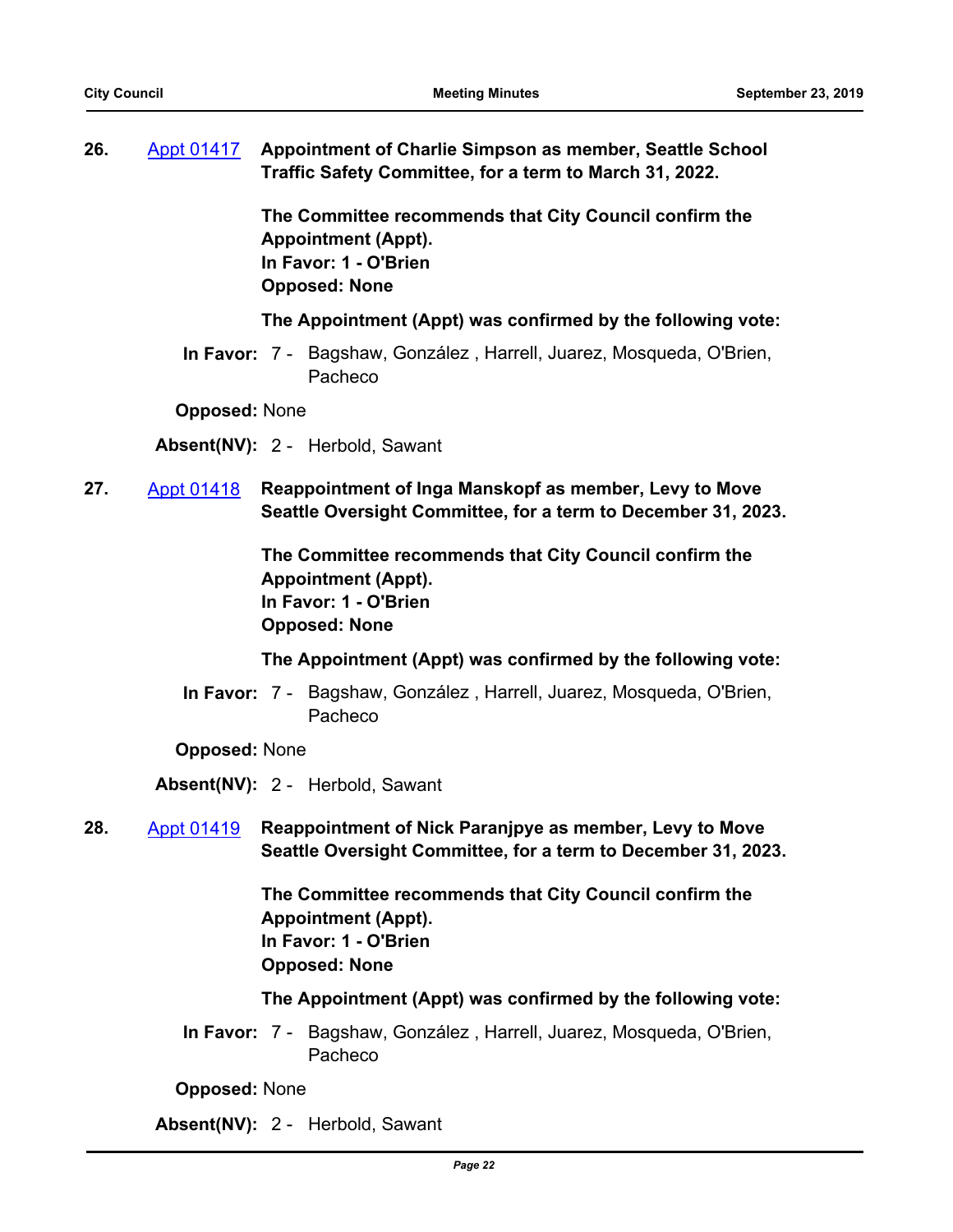**29.** [Appt 01420](http://seattle.legistar.com/gateway.aspx?m=l&id=/matter.aspx?key=9133) **Reappointment of Christina J. Wong as member, Sweetened Beverage Tax Community Advisory Board, for a term to August 31, 2023.**

> **The Committee recommends that City Council confirm the Appointment (Appt). In Favor: 1 - O'Brien Opposed: None**

#### **The Appointment (Appt) was confirmed by the following vote:**

In Favor: 7 - Bagshaw, González, Harrell, Juarez, Mosqueda, O'Brien, Pacheco

**Opposed:** None

**Absent(NV):** 2 - Herbold, Sawant

## **GENDER EQUITY, SAFE COMMUNITIES, NEW AMERICANS, AND EDUCATION COMMITTEE:**

**30.** [CB 119650](http://seattle.legistar.com/gateway.aspx?m=l&id=/matter.aspx?key=8982) **AN ORDINANCE relating to violations of and compliance with the Seattle Fire Code; establishing citation authority for the Seattle Fire Department; amending Sections 108, 109, 202, 901, and 902 and Appendix A of the 2015 Seattle Fire Code as adopted by Section 22.600.020 of the Seattle Municipal Code and as regulated and allowed by the State Building Code Act, Chapter 19.27 of the Revised Code of Washington; and amending Sections 3.02.125 and 3.16.320 of the Seattle Municipal Code.**

> **The Committee recommends that City Council pass the Council Bill (CB). In Favor: 1 - González Opposed: None**

> **The Council Bill (CB) was passed by the following vote, and the President signed the Bill:**

In Favor: 7 - Bagshaw, González, Harrell, Juarez, Mosqueda, O'Brien, Pacheco

**Opposed:** None